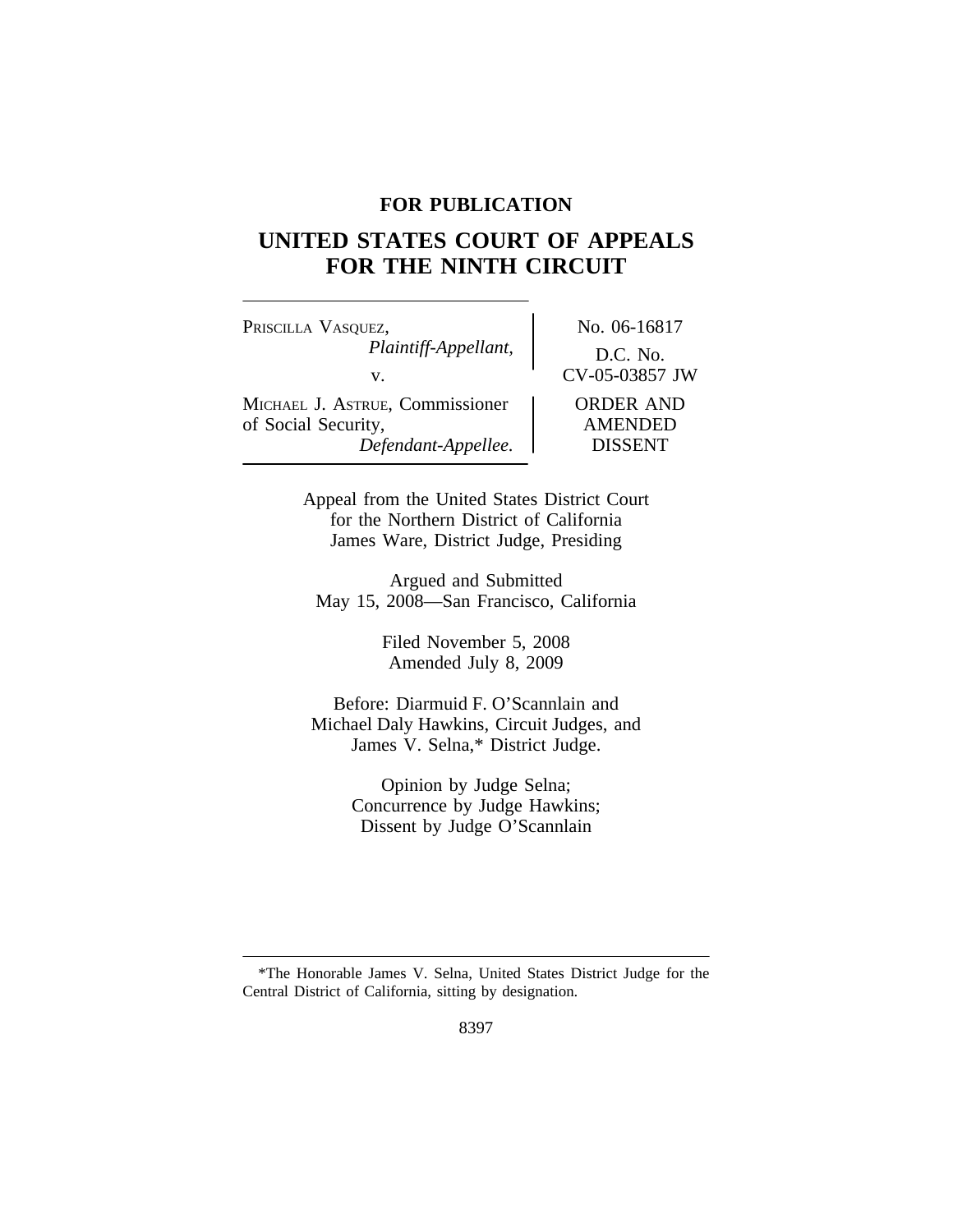## **COUNSEL**

James Hunt Miller, Oakland, California, for the plaintiffappellant.

John C. Cusker, Special Assistant United States Attorney, Office of the General Counsel, Social Security Administration, San Francisco, California, for the defendant-appellee.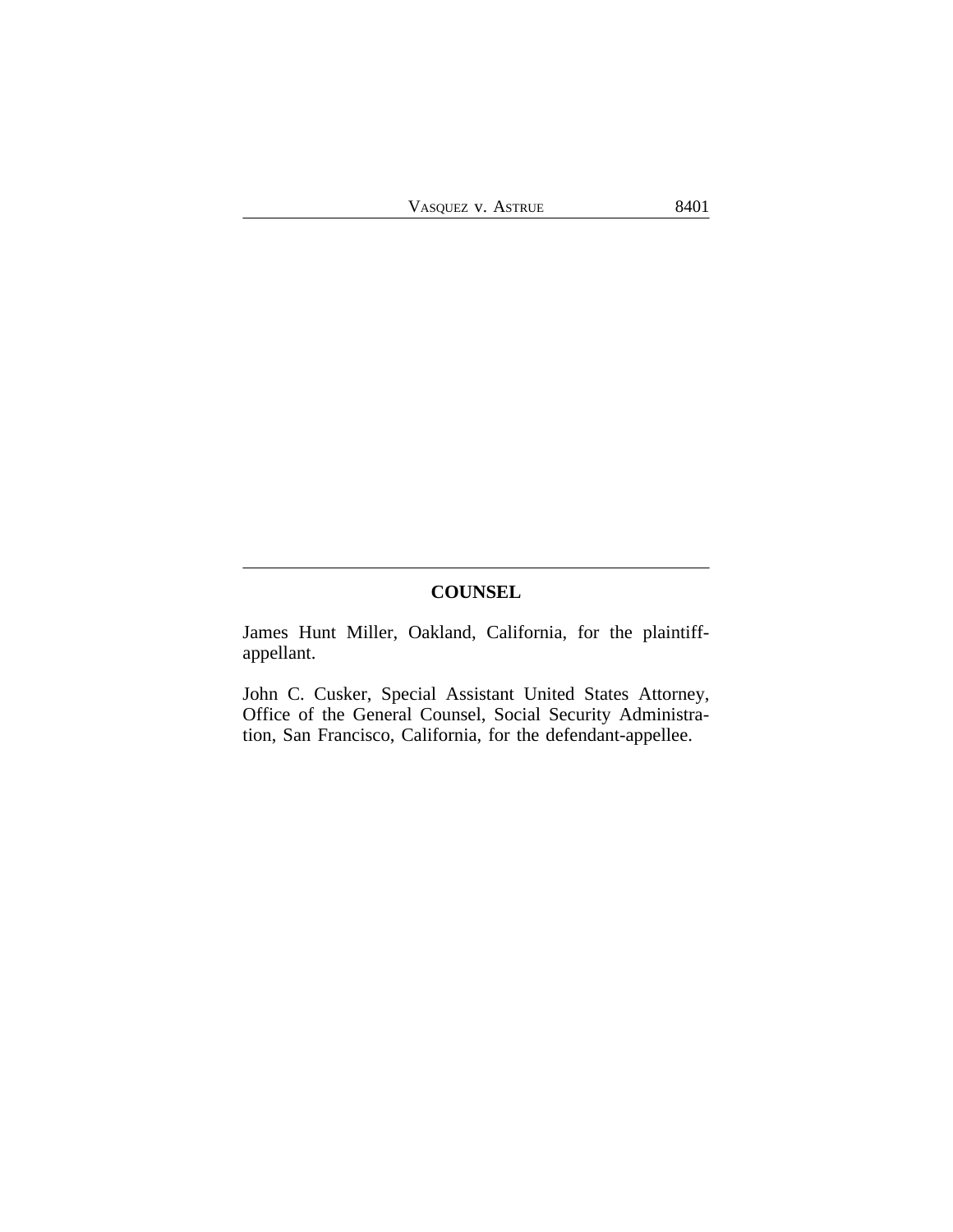#### **ORDER**

The opinion issued on November 5, 2008 is amended by inserting the following after the first paragraph of Judge O'Scannlain's dissent on page 15123:

Subsequent to our decision in this case, the government petitioned for rehearing en banc, arguing that the crediting-as-true rule is invalid because it is contrary to both statute and Supreme Court precedent. Vasquez did not respond to the government's arguments in detail, and so I do not opine whether the government is right. However, the case appears strong. The government asserts that under the Social Security Act, the Commissioner — not a federal court — is the factfinder. *See* 42 U.S.C.  $\S$  405(g) (findings of Commissioner are conclusive so long as substantial evidence supports them). While the statute prohibits a claimant's testimony concerning pain or other symptoms alone from establishing a disability, this appears to be exactly what the crediting-astrue rule would require. *Cf.* 42 U.S.C.  $\S$  523(d)(5)(A) ("An individual's statement as to pain or other symptoms shall not alone be conclusive evidence of disability as defined in this section; *there must be medical signs and findings* . . . which show the existence of a medical impairment . . . which could reasonably be expected to produce the pain or other symptoms alleged and which, when considered with all evidence . . . would lead to a conclusion that the individual is under a disability." (emphasis added)). The government notes that the general rule (subject to "rare" exceptions) "is to remand to the agency for additional investigation or explanation." *INS v. Ventura*, 537 U.S. 12, 16 (2002) (per curiam). We do not credit-as-true in only "rare" cases; according to the government, we took some factfinding responsibility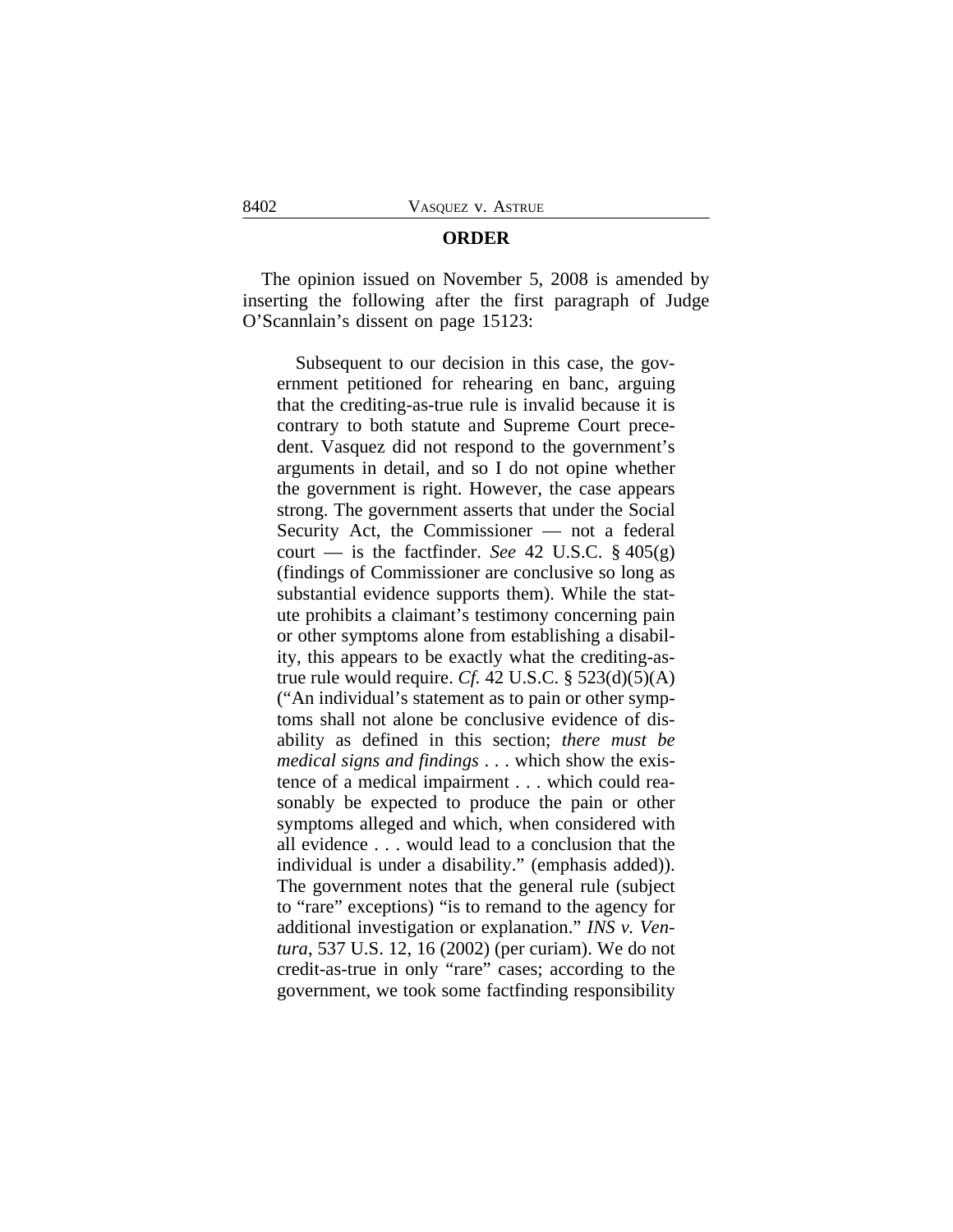VASQUEZ V. ASTRUE 8403

away from the Commissioner in at least twenty-two cases during 2007 and 2008.

The government finally notes that other circuits will remand for determination of benefits only in narrow circumstances. *See, e.g., Faucher v. Sec'y of Health & Human Servs.*, 17 F.3d 171, 176 (7th Cir. 1994) ("If a court determines that substantial evidence does not support the Secretary's decision, the court can reverse the decision and immediately award benefits only if all essential factual issues have been resolved and the record adequately establishes a plaintiff 's entitlement to benefits."); *see also Miller v. Chater*, 99 F.3d 972 (10th Cir. 1996) (remanding for a *fifth* administrative hearing, but warning that "the Secretary is not entitled to adjudicate a case ad infinitum until [he] correctly applies the proper legal standard and gathers evidence to support [his] conclusion" (internal quotation marks omitted)). If, as the government argues, crediting-astrue is a de facto finding of disability, then our circuit's precedent is badly misaligned with that of other circuits.

Of course, because the crediting-as-true rule is part of our circuit's law, only an en banc court can change it. Although no judge has chosen to call for en banc rehearing in this case, I am hopeful that the en banc court will consider the argument when it is presented more directly in another case (e.g., one where there is an explicit remand for immediate payment of benefits based on the rule). Because the crediting-as-true rule applies in every case where a court finds no substantial evidence to support the Commissioner's decision, the issue is of exceptional importance. This is particularly so because the "Social Security hearing system is probably the largest adjudicative agency in the western world." *Heckler*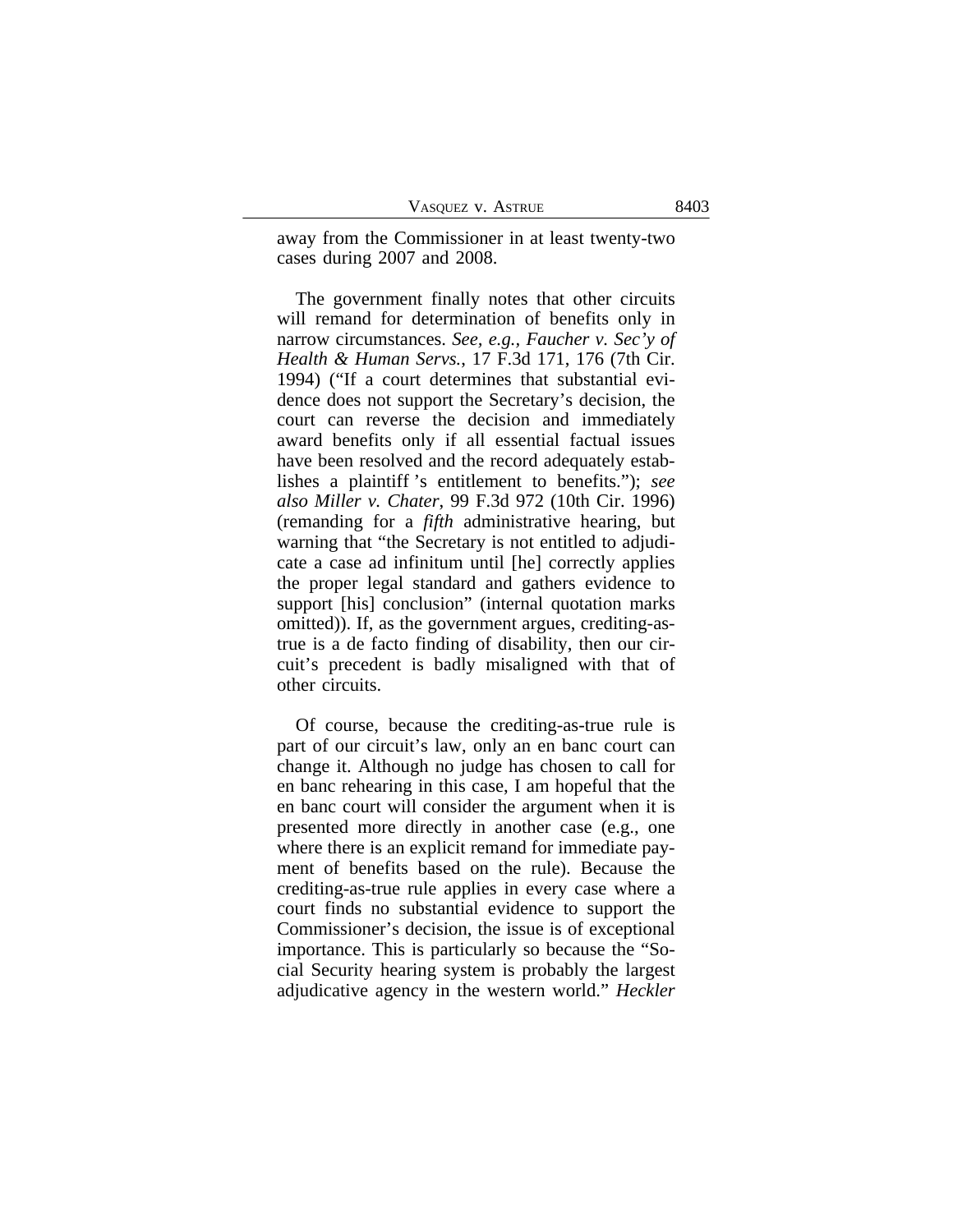*v. Campbell*, 461 U.S. 458, 461 (1983) (noting that 2.3 million claims for disability benefits were filed in 1981).

#### II

Judge O'Scannlain has voted to grant the petition for rehearing en banc and Judge Selna has so recommended. Judge Hawkins has voted to deny the petition for rehearing en banc.

The full court has been advised of the petition for rehearing en banc and no active judge has requested a vote on whether to rehear the matter en banc. Fed. R. App. P. 35.

The petition for rehearing en banc is DENIED. No further petitions for rehearing or rehearing en banc may be filed.

#### **OPINION**

SELNA, District Judge:

#### *OVERVIEW*

Priscilla Vasquez ("Vasquez") appeals from the district court's grant of summary judgment for the Commissioner of Social Security ("the Commissioner") upholding a denial of Disability Insurance Benefits under 42 U.S.C. § 401 *et seq.* and Supplemental Security Income benefits under 42 U.S.C. § 1381 *et seq*. Vasquez claims that the Commissioner improperly discounted her symptom reporting, failed to consider evidence of her severe mental impairment, and improperly applied principles of res judicata.

We vacate the district court's judgment and remand to the Commissioner for a hearing on the issue of whether Vasquez is entitled to benefits.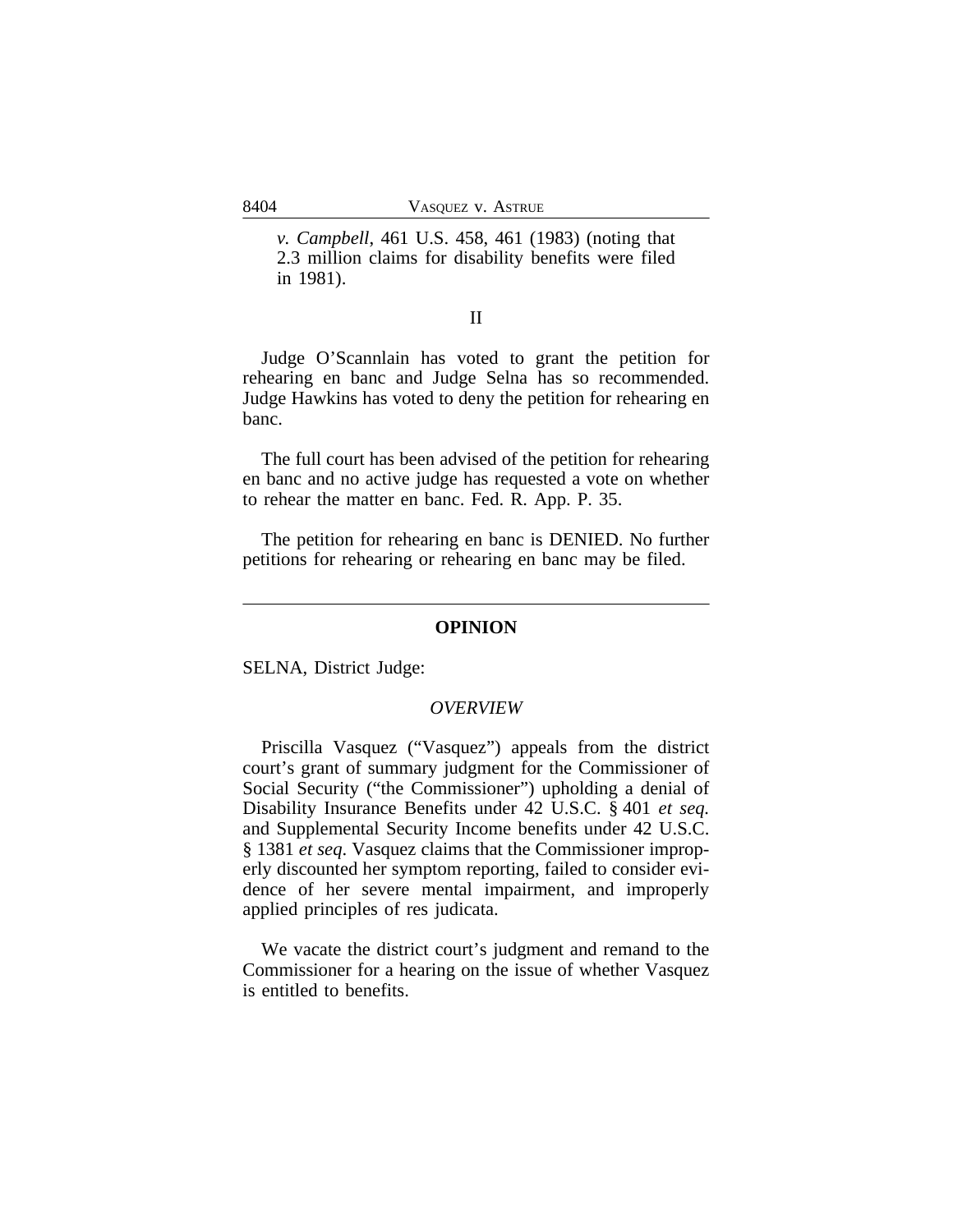#### *FACTUAL BACKGROUND*

Vasquez applied for Disability Insurance Benefits and Supplemental Security Income benefits in September 1997, alleging an inability to work since October 1995 because of low back pain and other musculoskeletal impairments. The application was denied initially and again on reconsideration. At the initial hearing, Administrative Law Judge ("ALJ") Richard Stacy ("ALJ Stacy") also found that Vasquez was not disabled and denied her application. The decision of ALJ Stacy discussed Vasquez's back injuries and limited education, but did not discuss whether Vasquez may have also suffered from cognitive impairments because Vasquez did not raise that issue in her application. The Social Security Administration ("SSA") Appeals Council denied review of ALJ Stacy's decision.

Vasquez subsequently filed a new application for benefits, alleging an inability to work since November 2001. After the Commissioner denied her application, she requested an ALJ hearing. Vasquez's application specified that she suffered from ongoing problems due to a back injury, as well as cognitive impairments resulting in significant learning problems.

ALJ Sandra Rogers ("ALJ Rogers," or "the ALJ") found that while Vasquez was not able to perform her past work as a housekeeper due to a "severe" back disorder, she retained the residual function capacity to perform "light exceptional work activity" and therefore was not disabled. Although ALJ Rogers did not make any explicit findings regarding Vasquez's alleged cognitive impairments, she discussed the mental health and capacity evidence presented, and seems to have implicitly found that these impairments were not "severe" and/or did not impact Vasquez's residual function capacity.

In appealing this decision to the SSA Appeals Council, Vasquez presented additional evidence of psychological test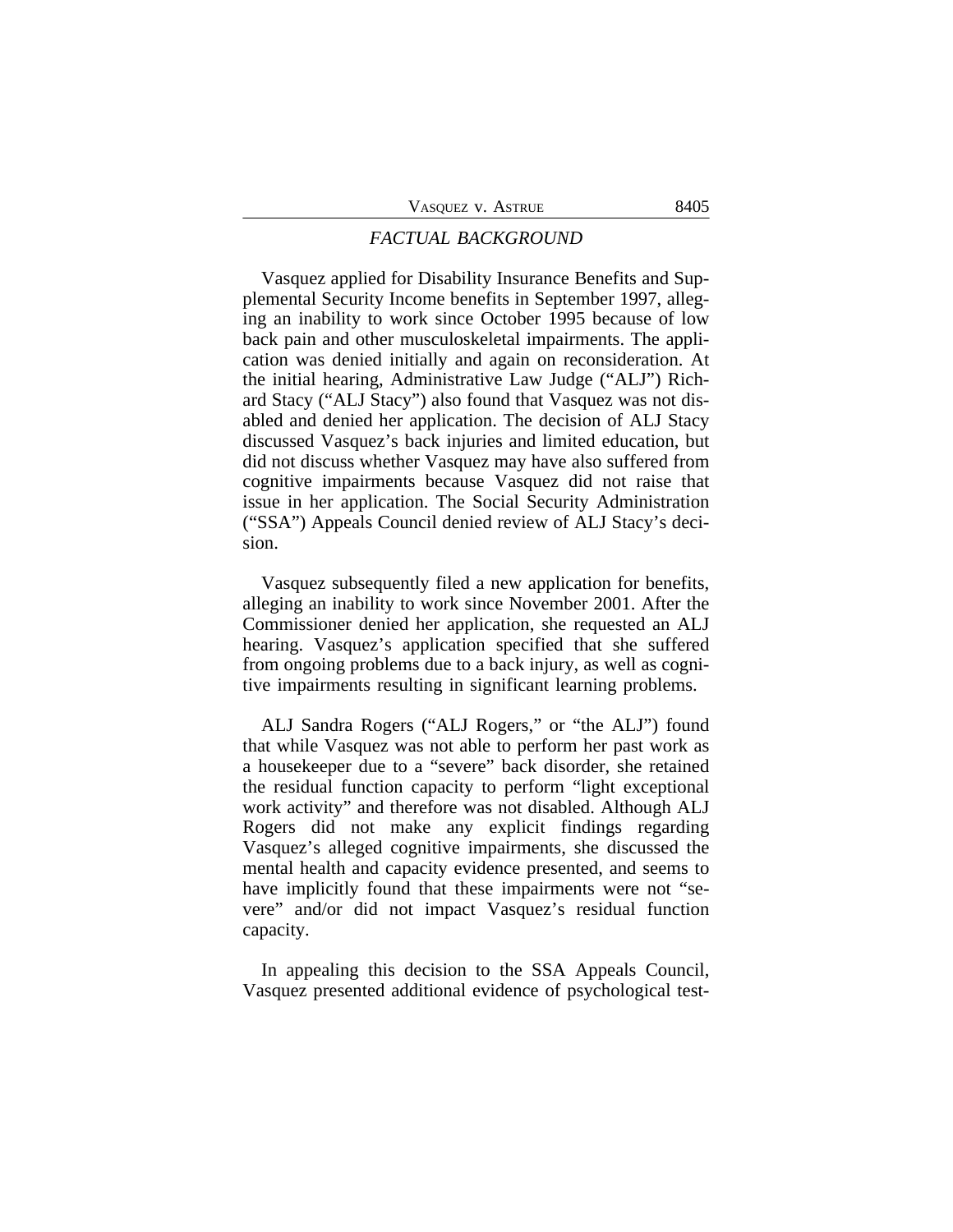8406 VASQUEZ V. ASTRUE

ing from Dr. Ubaldo Sanchez ("Dr. Sanchez") to bolster her claims of cognitive impairment. The Appeals Council reviewed the ALJ's findings as well as the additional evidence and found that Dr. Sanchez's report did not warrant any change in the ALJ's decision. The district court affirmed the ALJ's decision when it granted summary judgment in favor of the Commissioner and declined to set aside the ALJ's denial of benefits.

#### *DISCUSSION*

#### *Standard of Review*

We review the district court's order affirming denial of benefits *de novo*. *Schneider v. Comm'r of Soc. Sec. Admin*., 223 F.3d 968, 973 (9th Cir. 2000). It may "set aside the Commissioner's denial of benefits when the ALJ's findings are based on legal error or are not supported by substantial evidence in the record as a whole." *Id*. "Substantial evidence means more than a mere scintilla but less than a preponderance; it is such relevant evidence as a reasonable mind might accept as adequate to support a conclusion." *Andrews v. Shalala*, 53 F.3d 1035, 1039 (9th Cir. 1995). This Court "review[s] the administrative record as a whole" to determine whether substantial evidence supports the ALJ's decision. *Id.* "The ALJ is responsible for determining credibility, resolving conflicts in medical testimony, and for resolving ambiguities." *Id.* "[W]here the evidence is susceptible to more than one rational interpretation," the ALJ's decision must be affirmed. *Id.* at 1039-40.

#### *Credibility of Vasquez's Symptom Reporting*

Vasquez argues that ALJ Rogers did not properly credit her symptom reporting when she found that Vasquez's allegations as to the "intensity, persistence, and limits effects of [her] symptoms were not well supported by the probative evidence and [were] not wholly credible."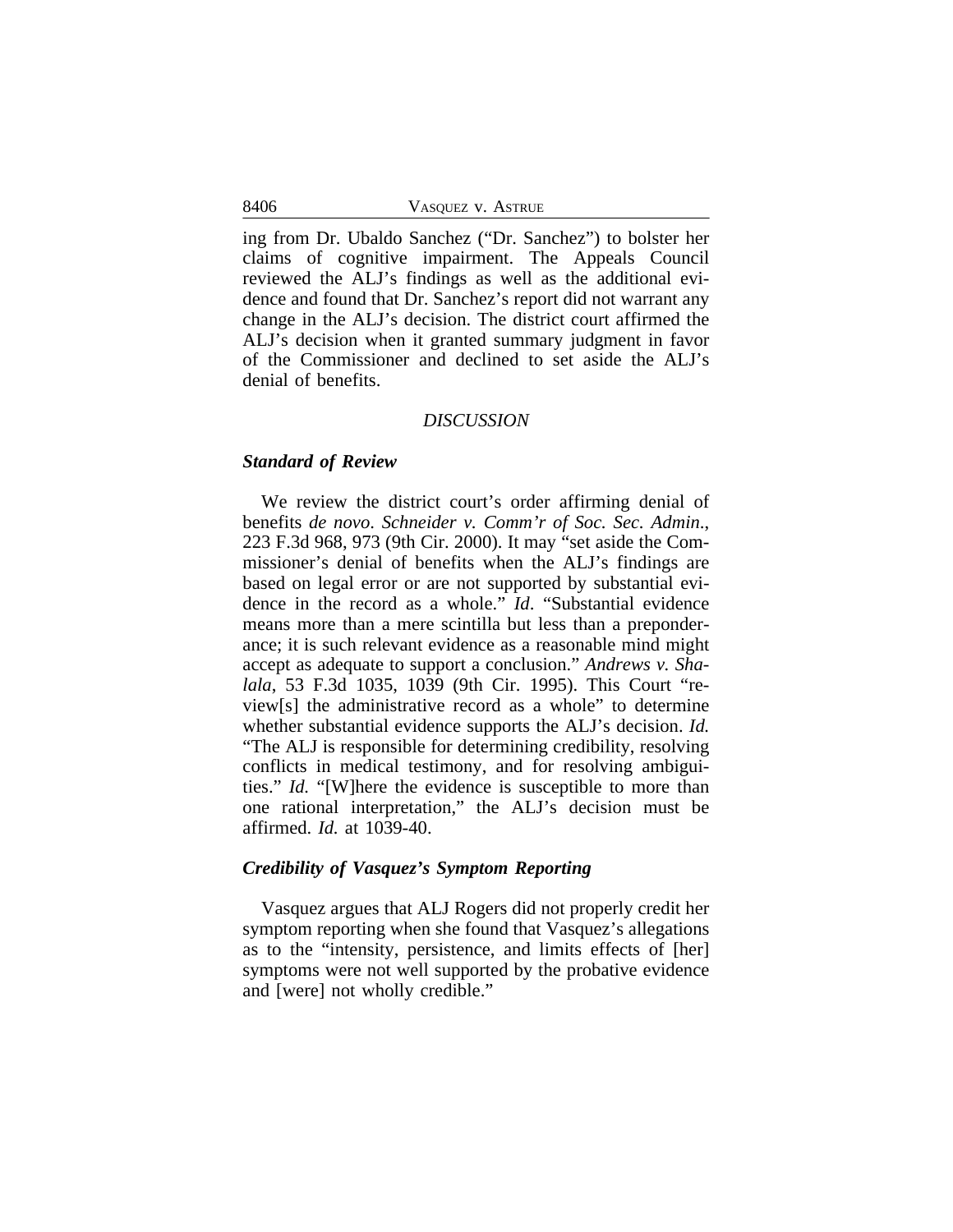| VASQUEZ V. ASTRUE | 8407 |
|-------------------|------|
|-------------------|------|

**[1]** In evaluating the credibility of a claimant's testimony regarding subjective pain, an ALJ must engage in a two-step analysis. *Lingenfelter v. Astrue*, 504 F.3d 1028, 1035-36 (9th Cir. 2007). "First, the ALJ must determine whether the claimant has presented objective medical evidence of an underlying impairment which could reasonably be expected to produce the pain or other symptoms alleged." *Id.* at 1036 (internal citations and quotation marks omitted). The claimant is not required to show that her impairment "could reasonably be expected to cause the severity of the symptom she has alleged; she need only show that it could reasonably have caused some degree of the symptom." *Id*. (quoting *Smolen v. Chater*, 80 F.3d 1273, 1282 (9th Cir. 1996)). If the claimant meets the first test and there is no evidence of malingering, the ALJ can only reject the claimant's testimony about the severity of the symptoms if she gives "specific, clear and convincing reasons" for the rejection. *Id.*

Vasquez testified that she is in "chronic pain." She stated that it "hurts to sit in chairs" and "hurts walking." In the pain questionnaire she filled out as part of her benefits application, she specified that she feels a "stabbing pain" in her back, which spreads to her legs and toes, brought on by movement and seeming to worsen when she sits or walks, "everyday throughout the day." Complaints of ongoing, unrelieved pain were also recorded by her physicians and incorporated in Vasquez's medical reports.

**[2]** After finding that Vasquez "has a back disorder which is a severe impairment," the ALJ acknowledged that Vasquez's injuries "could reasonably be expected to produce *some* of the pain and other symptoms alleged." (Emphasis added.) This satisfied the first prong of the ALJ's inquiry regarding the credibility of Vasquez's complaints. *See Lingenfelter*, 504 F.3d at 1035-36.

The ALJ went on, however, to reject Vasquez's allegations, stating: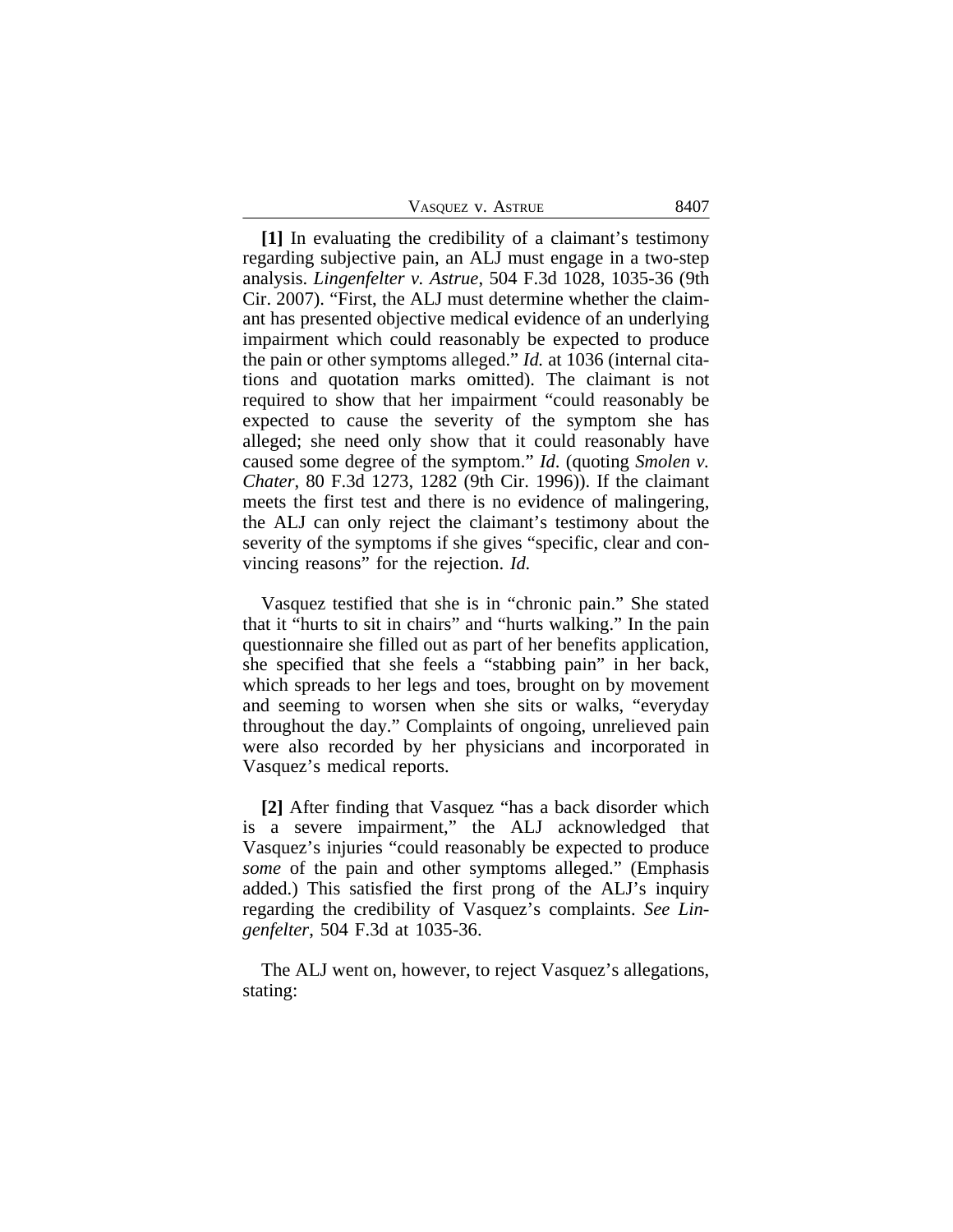after carefully considering all of the medical and documentary evidence, the undersigned finds that, in light of discrepancies between the claimant's assertions and information contained in the reports of the treating and examining physicians, the allegations by the claimant as to the intensity, persistence, and limiting effects of his [sic] symptoms were not well supported by the probative evidence and are not wholly credible. The claimant's complaints regarding the frequency, severity and duration of her back pain and lower extremity pain are not consistent with the objective medical evidence and are generally consistent [sic] with the limitations found.

**[3]** This statement does not comport with the requirements laid out by the Court in *Lingenfelter,* 504 F.3d at 1036. The ALJ did not cite any evidence of malingering, and therefore, her adverse credibility findings may only be supported by "specific, clear and convincing reasons." *Id.* However, the ALJ made no specific findings in support of her conclusion that Vasquez's claims were not credible, other than the vague allegation that they were "not consistent with the objective medical evidence." **1**

In finding a consensus, the ALJ cited to the three state agency physicians, the two doctors who examined Lingenfelter for the California Workers' Compensation Appeals Board, and Dr. Ovadia, who each made findings consistent with a capacity for sedentary work. Without explanation, however, the ALJ completely ignored the medical opinions of Lingenfelter's two primary treating physicians, who expressly corroborated his alleged pain and limitations and found him incapable of *any* work.

*Lingenfelter*, 504 F.3d at 1037 (emphasis in original). Here, there was no level of comparable analysis from which we could evaluate the sufficiency of the credibility determination.

**<sup>1</sup>**Although the Court in *Lingenfelter* rejected the ALJ's substantive grounds for rejecting the claimant's testimony, the opinion suggests the level of detail and specificity required: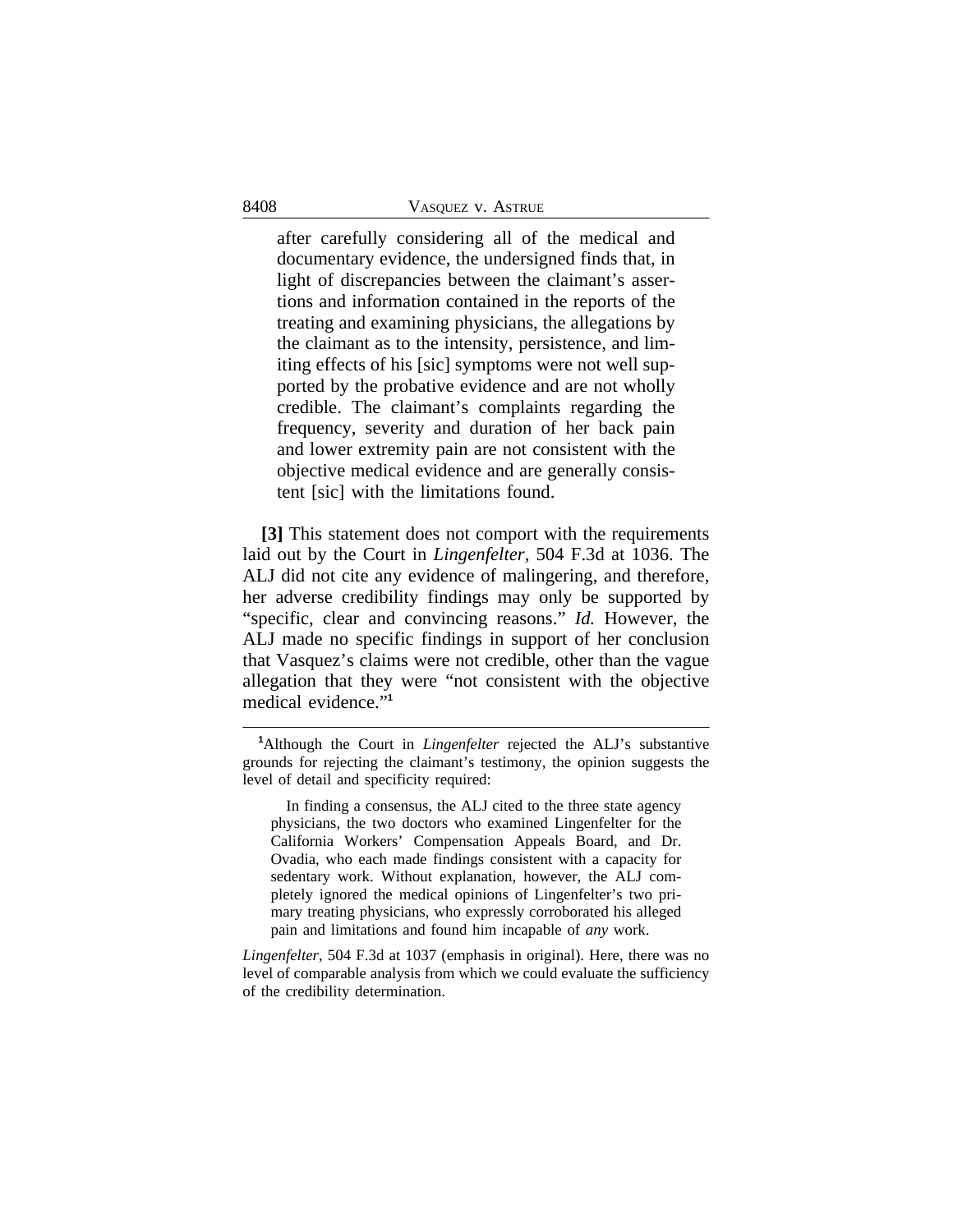| VASQUEZ V. ASTRUE | 8409 |
|-------------------|------|
|-------------------|------|

**[4]** To support a lack of credibility finding, the ALJ was required to "point to specific facts in the record which demonstrate that [Vasquez] is in less pain than she claims." *Dodrill v*. *Shalala*, 12 F.3d 915, 918 (9th Cir. 1993). The Commissioner's argument that the "ALJ found that Claimant's complaints were inconsistent with the findings reported by Drs. Capen and Singh" is not supported by the record. The cited portion of the ALJ's opinion does discuss the findings of Drs. Capen and Singh, but the ALJ did not discuss these findings, or *any* specific medical evidence when she rejected Vasquez's subjective complaints of pain.**<sup>2</sup>**

The Commissioner's argument that the ALJ's findings were proper under 20 C.F.R. §§ 404.1529(c)(3) and  $416.929(c)(3)^3$  is similarly incorrect. Both regulations deal with evidence the Commissioner should consider in determining how a claimant's symptoms may affect her capacity to function under the guidelines; neither describe what findings are required before an ALJ can reject a claimant's allegations of disabling pain.**<sup>4</sup>** In any event, it does not appear that the ALJ complied either with the requirements laid out by this Court, *see Lingenfelter,* 504 F.3d at 1036; *Dodrill* 12 F.3d at 918, or its own regulations, *see* §§ 404.1529(c)(3) and

**<sup>2</sup>**Moreover Dr. Capen's findings would be an inadequate basis for discounting Vasquez's symptom reporting given that the ALJ specifically found that "Dr. Capen's opinion is not supported by the overall evidence of the record" and not "afforded significant weight in the decision[ ]making process." (ER 26.)

**<sup>3</sup>**References to all regulations are to Title 20 of the Code of Federal Regulations, last updated in 2006. No relevant changes were made to any regulations between the time the ALJ heard Vasquez's case and the last update to the regulations.

<sup>&</sup>lt;sup>4</sup>Sections  $404.1529(c)(3)$  and  $416.929(c)(3)$  merely state that the ALJ will consider any evidence presented by the claimant regarding her subjective symptoms, and list some relevant factors that may be included in assessing the impact of those symptoms. Neither section states what findings are required before an ALJ may discredit a claimant's subjective reports of pain.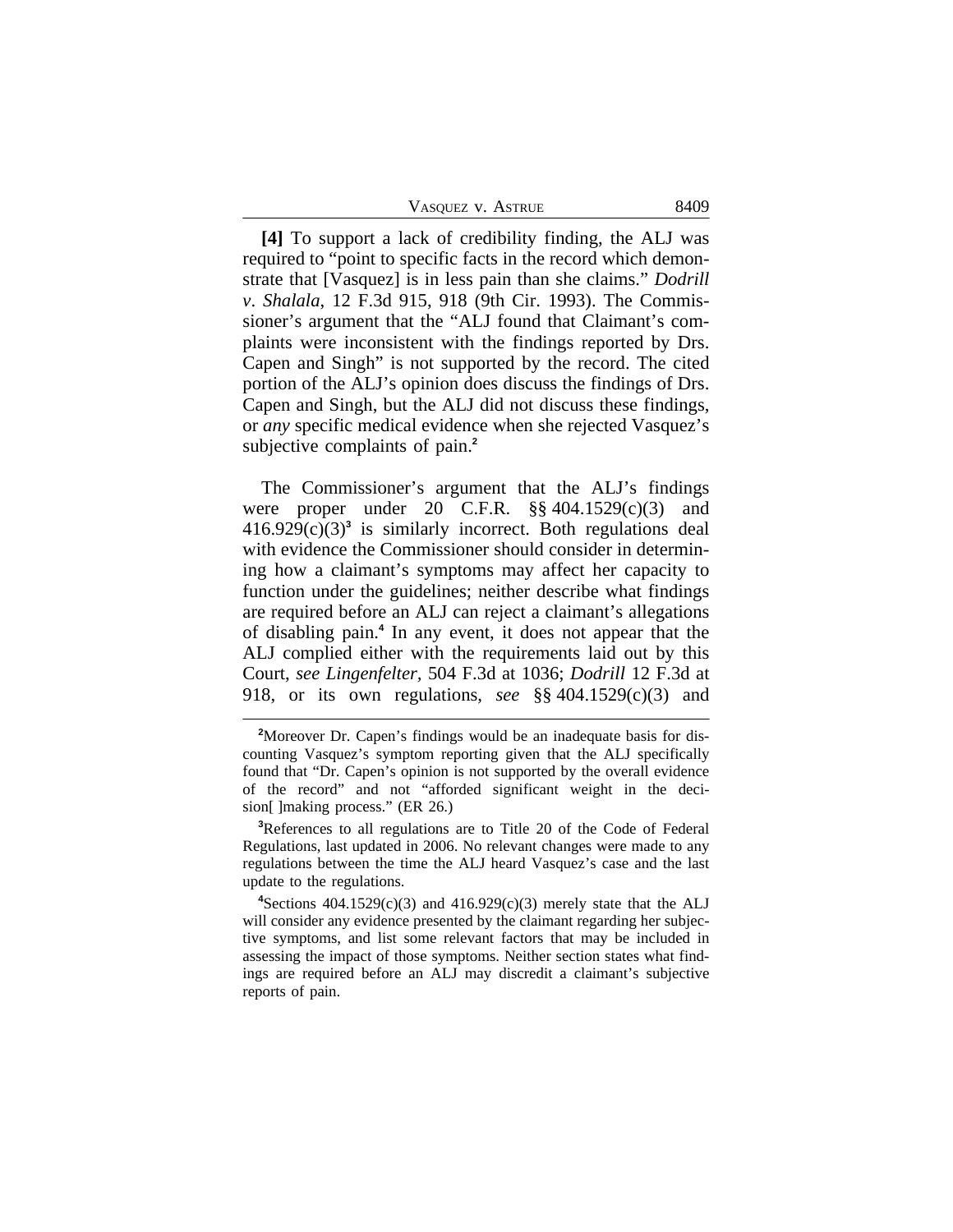$416.929(c)(3)$ , in assessing Vasquez's subjective complaints of disabling pain.

**[5]** The appropriate judicial response in situations where the ALJ fails to give an adequate justification for rejecting a claimant's pain testimony was first discussed in *Varney v*. *Secretary of Health and Human Services* (*Varney II*), 859 F.2d 1396, 1398-99, 1401 (9th Cir. 1988). There, we adopted the Eleventh Circuit's credit-as-true rule, holding that the Commissioner must accept, as a matter of law, a claimant's subjective pain testimony if the ALJ fails to articulate sufficient reasons for refusing to credit it. *Id*. However, the holding in *Varney II* was specifically limited to cases "where there are no outstanding issues that must be resolved before a proper disability determination can be made, and where it is clear from the administrative record that the ALJ would be required to award benefits if the claimant's excess pain testimony were credited." *Id* at 1401.

**[6]** Since *Varney II*, a split in authority has developed over whether the rule is mandatory or discretionary in this Circuit. *Compare, e.g.*, *Lester v. Chater*, 81 F.3d 821, 834 (9th Cir. 1995) (holding that when an ALJ improperly rejects a claimant's testimony regarding his limitations, and the claimant would be disabled if his testimony were credited, the testimony must be credited as a matter of law); *with Connett v. Barnhart*, 340 F.3d 871, 876 (9th Cir. 2003) (discussing the Circuit's conflicting case law and holding that the doctrine is not mandatory because the court has "some flexibility in applying the crediting as true theory" (internal quotation marks omitted)). It is not necessary for us to resolve the conflict at this time, however, because, unlike *Varney II* or *Lester*, here there are outstanding issues that must be resolved before a proper disability determination can be made.**<sup>5</sup>** *See*

**<sup>5</sup>**This is the distinction which the dissent fails to perceive in suggesting that only an en banc panel may properly resolve this case. That would certainly be true if we applied the credit-as-true rule because no further find-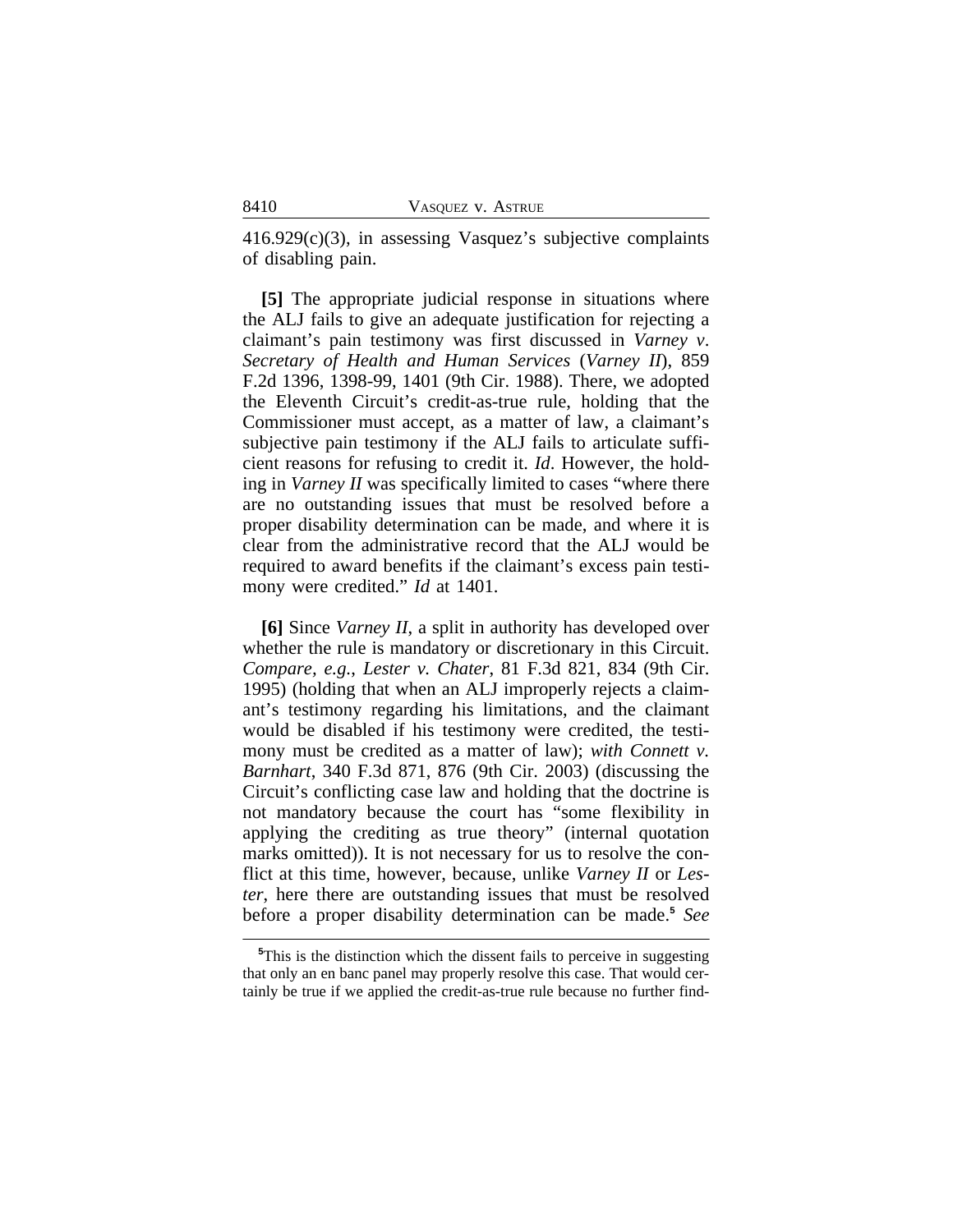| VASQUEZ V. ASTRUE | 8411 |
|-------------------|------|
|-------------------|------|

*Varney II* at 859 F.2d 1401 (declining to address whether the credit-as-true rule should be adopted in cases where a remand for further proceedings is required before a disability determination can be made); *Lester*, 81 F.3d at 834 (holding that the credit-as-true rule is mandatory, but only where the claimant would be disabled if his testimony were credited).

**[7]** This Court has recognized that there are other factors which may justify application of the credit-as-true rule, even where application of the rule would not result in the immediate payment of benefits. In *Hammock v. Bowen*, 879 F.2d 498 (9th Cir. 1989), we compared the limited application of the credit-as-true rule in *Varney II* with the rule in the Eleventh Circuit, which credits the claimant's pain testimony whenever the ALJ fails to articulate its reasons for doing so. *Id.* at 503 (citing *Hale v. Bowen*, 831 F.2d 1007, 1012 (11th Cir. 1987)). Without adopting a general rule, we found that, because claimant was of advanced age and had already experienced a severe delay in her application, it was appropriate to apply the credit-as-true rule in that case. *Id.* at 503. We applied the rule even though we remanded for a further determination of whether benefits were due, and in doing so instructed the ALJ to credit the claimant's symptom testimony. *Id*. at 503-04.

**[8]** Similar facts are present in this case. Vasquez filed her application for benefits in October 2002. At present, she is 58 years old. Further, as we noted in *Varney II*, the purpose of the credit-as-true rule is to discourage ALJs from reaching a conclusion about a claimant's status first, and then attempting to justify it by ignoring any evidence in the record that suggests an opposite result. *Varney II*, 859 F.2d at 1398. By

ings are required on remand. *United States v. Hardesty*, 977 F.2d 1347, 1348 (9th Cir. 1992) (en banc) (per curiam). But that is not this case, and it is no "dodge" to avoid a choice among rules which this case does not require. (Dissent at 8428-29 n.2.) To be sure, orderly development of the Circuit's law in this area might benefit from an en banc review (*see id.* at 8432), but not because this case compels it.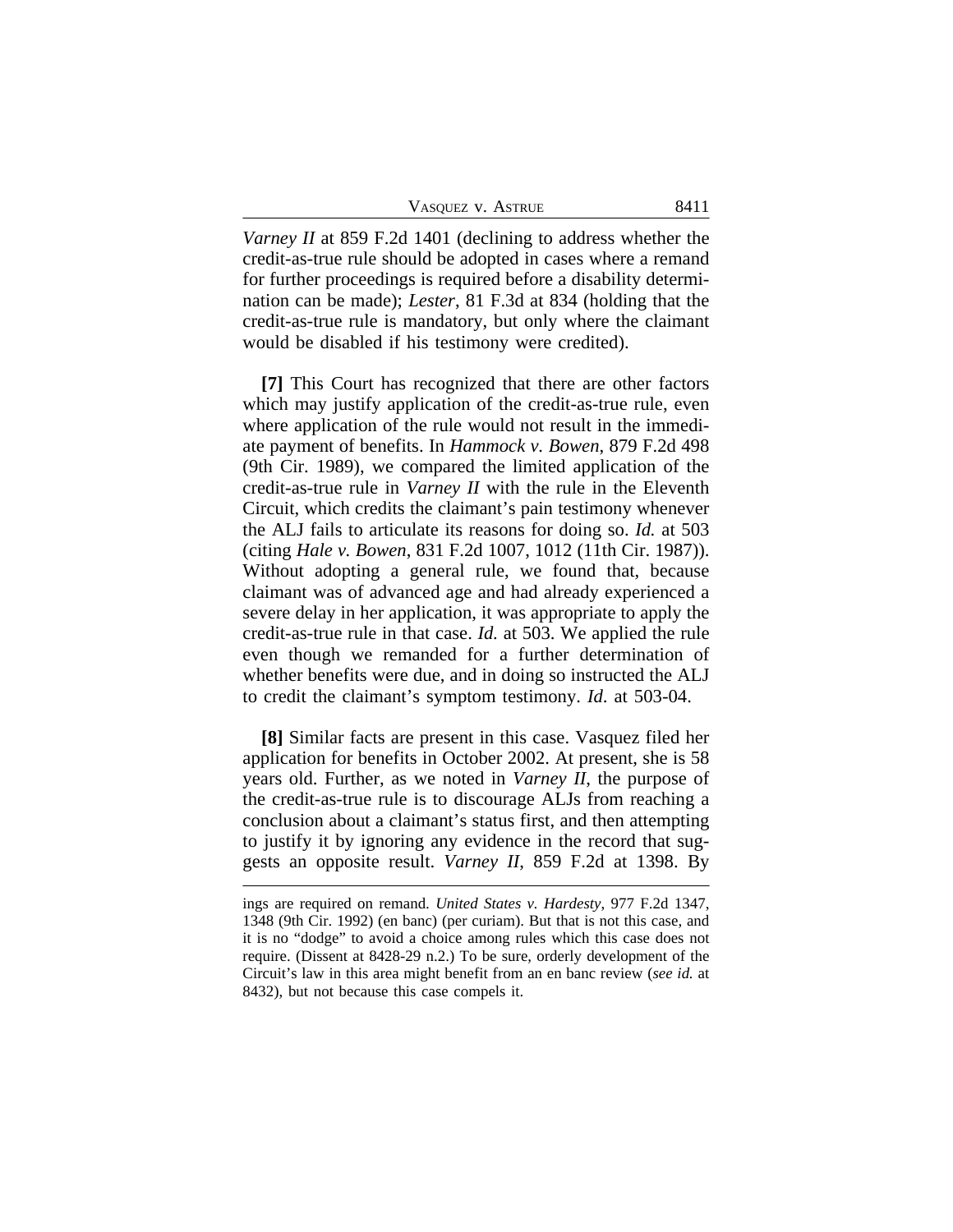requiring the ALJ to specify "any factors discrediting a claimant at the first opportunity," the rule ensures that pain testimony is carefully assessed, and helps prevent unnecessary duplication in the administrative process. *Id*.

**[9]** For all these reasons, we follow *Hammock* in applying the credit-as-true rule in this instance. On remand, the ALJ is instructed to accept Vasquez's symptom testimony as true in determining whether she is entitled to benefits.

#### *Evidence Vasquez was Severely Impaired*

**[10]** In the five-step sequential process used to evaluate an applicant's disability status, step two consists of determining whether a claimant has a "medically severe impairment or combination of impairments." *Bowen v. Yuckert*, 482 U.S. 137, 140-41 (1987). Vasquez argues that the ALJ's finding of no mental impairment was improper and not supported by substantial evidence. We hold that the ALJ should have been afforded an opportunity to consider additional evidence generated between the ALJ's decision and the Appeals Council hearing, and remand for that purpose.

The medical evidence confirms at least some degree of cognitive impairment. In February 2004, Owen Lum, M.D. ("Dr. Lum") interviewed and evaluated Vasquez without administering any tests. Dr. Lum diagnosed Vasquez as having "adjustment disorder with mixed moods" and assessed a Global Assessment of Functioning ("GAF") Level of 67. This number indicates an assessment of mild symptoms and some difficulty functioning.**<sup>6</sup>** Assessing her functional capacity, Dr.

**<sup>6</sup>**American Psychiatric Association, *Diagnostic and Statistical Manual of Mental Disorders*, Fourth Edition Text Revision (2000) ("DSM IV-TR"), p. 34 (describing the GAF scale and noting that a level between 60 and 70 indicates a patient with "some mild symptoms" or "some difficulty in social, occupational, or school functioning," but who is "generally functioning pretty well, [and] has some meaningful interpersonal relationships").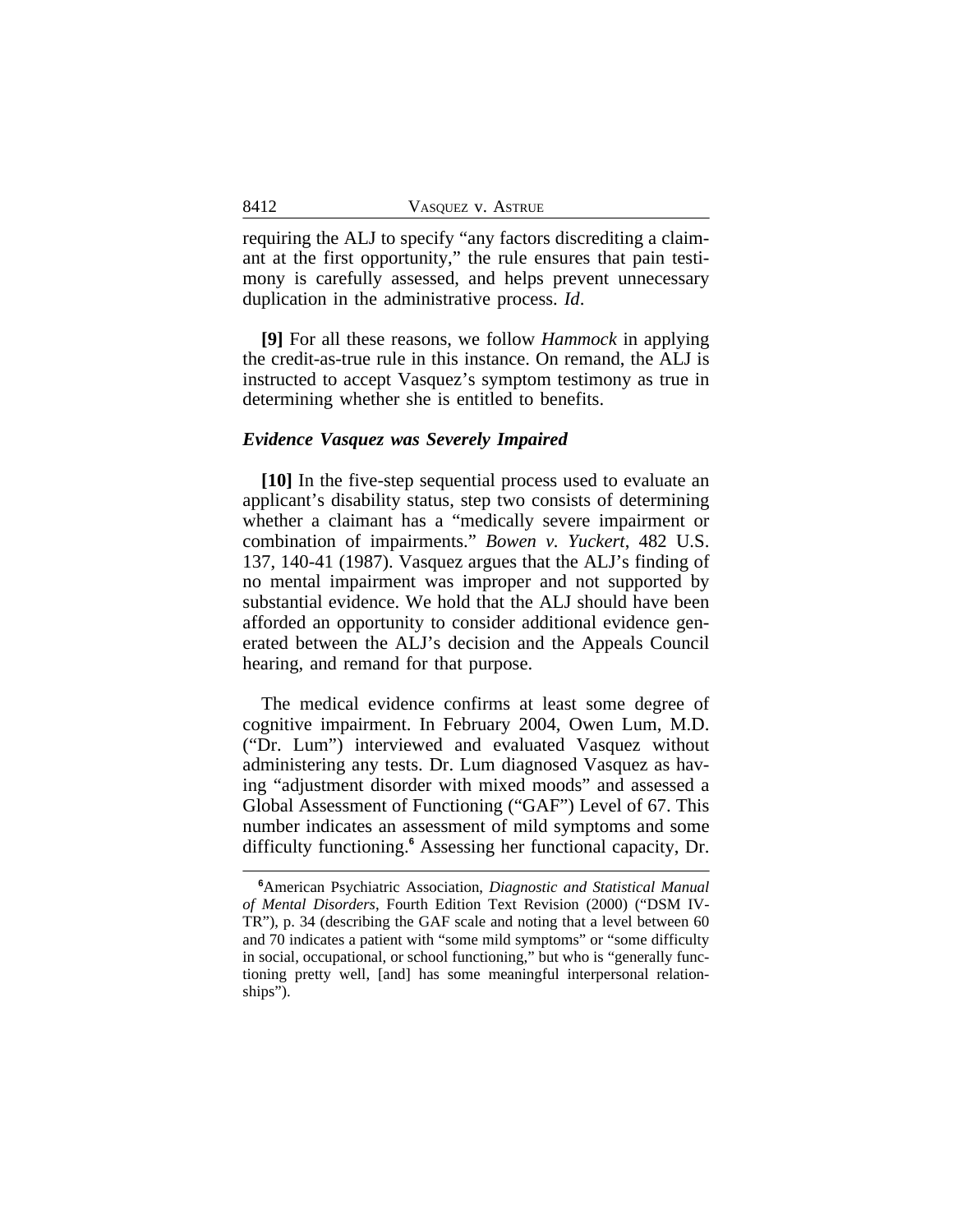| VASQUEZ V. ASTRUE | 8413 |
|-------------------|------|
|-------------------|------|

Lum wrote that Vasquez is able to perform simple and repetitive tasks, and in the absence of major psychiatric problems, could perform detailed tasks. He stated that she "is able to accept instructions from supervisors and interact with coworker[s] and the public," and further, that she could "work on a consistent basis" and "attend a regular work situation[,] secondary to the absence<sup>[]</sup> of major cognitive deterioration."

The month after Dr. Lum's interview, Vasquez was interviewed and tested by psychologist Ute Kollath, Ph.D. ("Dr. Kollath"). Dr. Kollath administered WMS-III, WAIS-III and Bender-Gestalt examinations. She reported that Vasquez's IQ score was a 62, placing her in the "mildly mentally retarded range"; however, Dr. Kollath further stated that "this appears to be an underestimate of her intellectual level of functioning and variable motivation might account for this." Her clinical impression was that Vasquez placed in "at least the borderline range." Her Global Measure of Impairment ("GMI") score was less than 50, which demonstrates a memory in the "impaired range"; however, Dr. Kollath reported that this score "appears to be an underestimate of her memory functioning" because she was "able to recall some, detailed autobiographical information."

Dr. Kollath stated that her overall impression was "of an individual who could well have cognitive impairment," but stated that Vasquez's "limited engagement towards the testing process interfered with a full assessment." Dr. Kollath diagnosed an "Adjustment Disorder with Depressed Mood," "Learning Disorder NOS," and a GAF of 60. This GAF score indicates "moderate symptoms" or moderate difficulty in "social, occupational, or school functioning." DSM IV-TR, p. 34. She specifically noted that Vasquez appeared "to be able to maintain concentration, persistence, and pace," was able to "relate well in the interview and would be able to appropriately interact with supervisors and co-workers in a job setting." She found her able to perform "simple repetitive tasks," but "unable to perform detailed and complex tasks."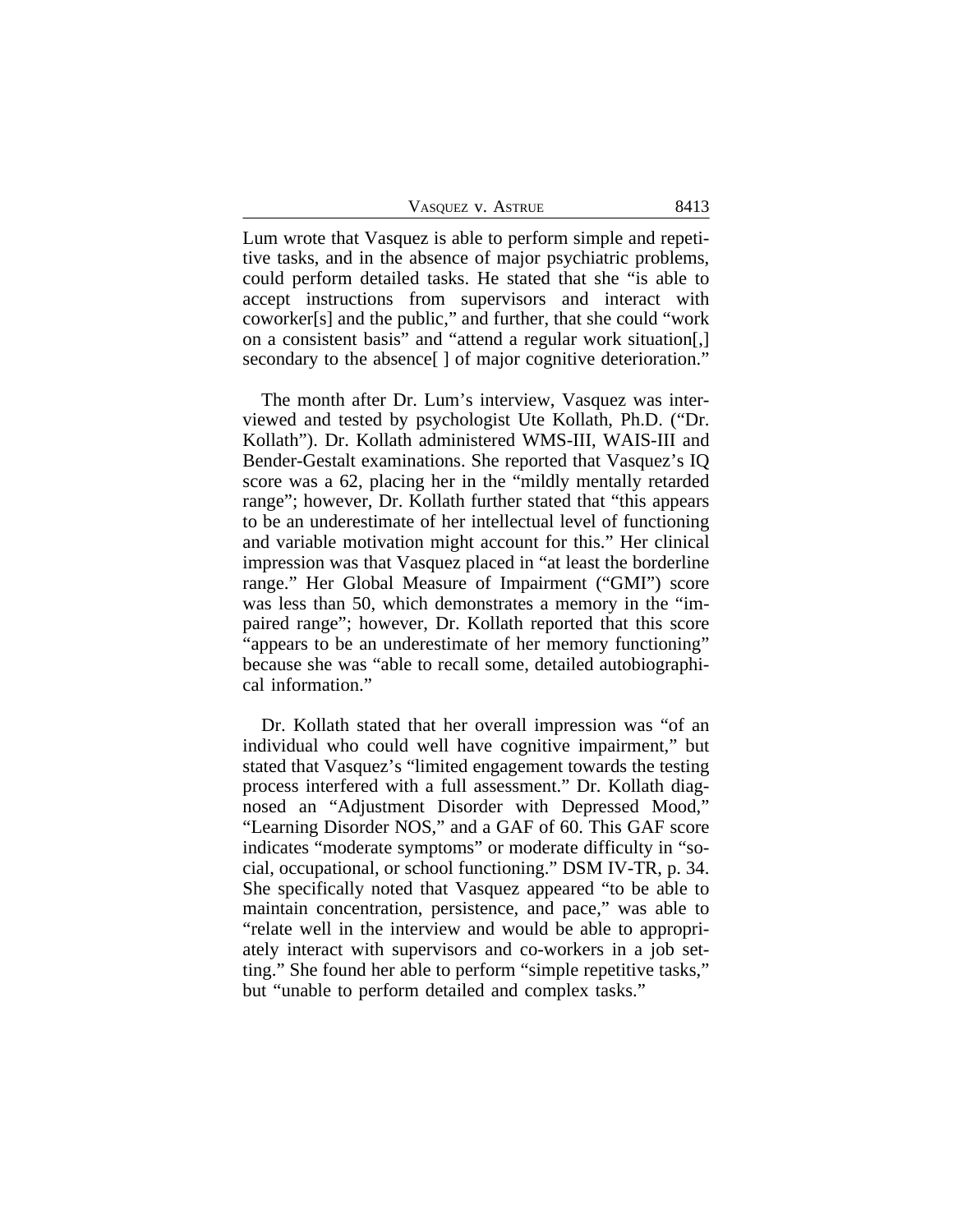| 8414 | VASQUEZ V. ASTRUE |
|------|-------------------|
|------|-------------------|

The ALJ referenced the findings of Drs. Lum and Kollath in her decision, though she made no specific findings regarding Vasquez's mental health. In assessing the objective evidence of impairment obtained from Dr. Kollath's testing, the ALJ noted Dr. Kollath's observations that the scores were likely "underestimates of her true abilities."

After the ALJ issued her decision denying benefits, Vasquez was seen by Dr. Sanchez for further psychological evaluation and testing. Vasquez argues that this additional evidence, which she submitted to the Appeals Council, clearly demonstrates that she did suffer from a mental impairment during the relevant time period.**<sup>7</sup>**

Dr. Sanchez reviewed Vasquez's records and administered the following examinations: WAIS-III adult intelligence scale; WMS-III memory scale; 3(WRAT3) wide range achievement test; Reyes 15 Items; and a mental status examination. His report noted that she put forth "full effort" during the evaluation, demonstrated no indication of malingering during the Reyes 15 Items test, and "appeared as a credible claimant."

Dr. Sanchez's report indicates that Vasquez's Full Scale IQ score is a 65, which "indicates that she is currently functioning in the mentally retarded range of measured intelligence." It further states that,

all of her scores fall within the borderline and mentally retarded range indicating limited general verbal intelligence; conceptual thinking; numeric manipulation; immediate auditory recollection; gen-

**<sup>7</sup>**Because this evidence was submitted to and considered by the Appeals Council, and is part of the administrative record, this Court may consider it in reaching its final decision even though the ALJ did not have the benefit of this information during the initial application hearing. *Bilby v. Schweiker*, 762 F.2d 716, 718 n.2 (9th Cir. 1985).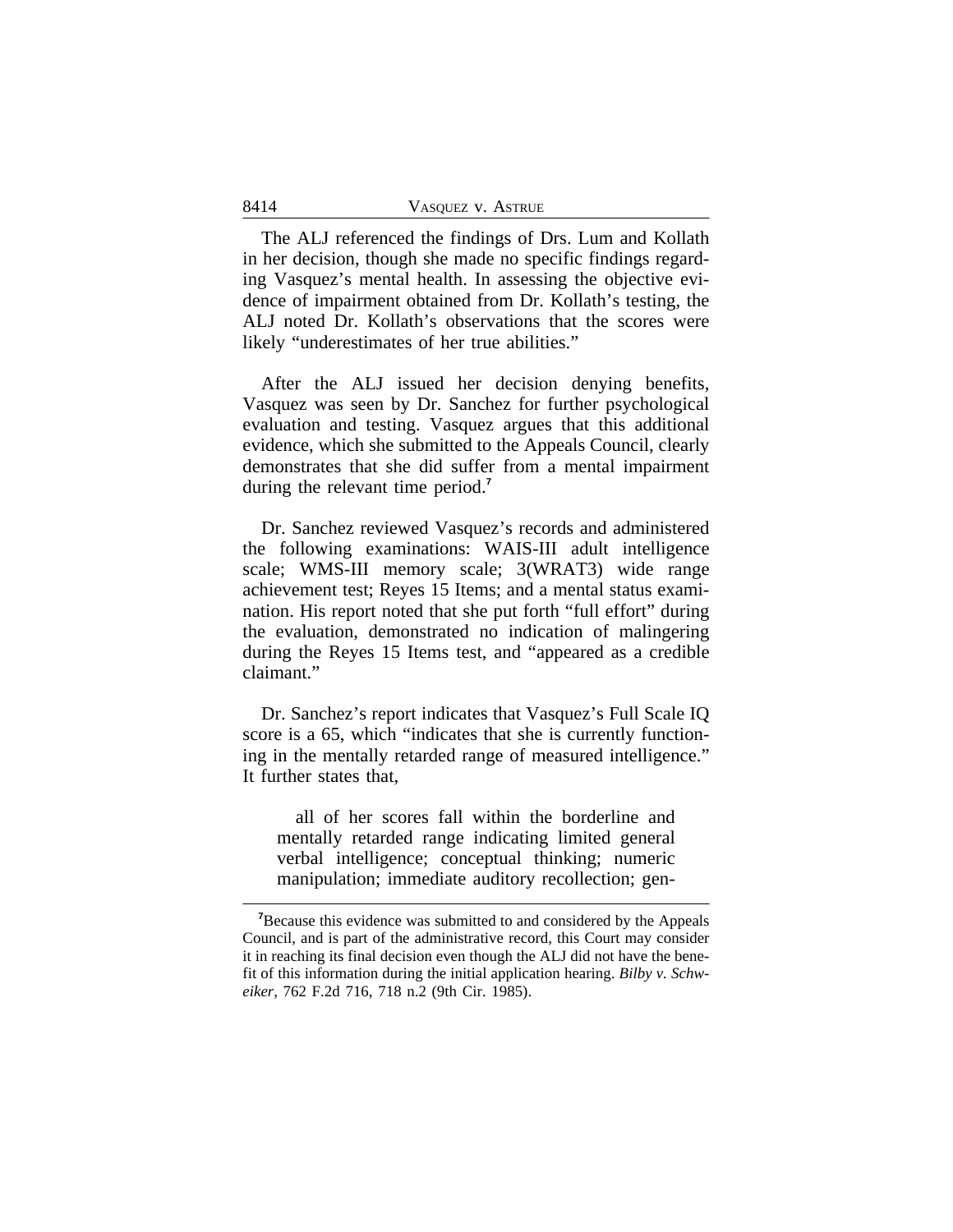eral knowledge; social judgment, common sense, reality awareness, judgment in practical situation; limited ability to differentiate between essential and non-essential details; limited capacity for sustained effort, attention, concentration and mental efficiency . . .

Her scores on the memory examination demonstrated "significantly below average memory skills." Dr. Sanchez assessed that Vasquez could read at a third grade level, spell at a fourth grade level, and perform arithmetic at a first grade level. He diagnosed "Major Depressive Disorder," "Pain Disorder," "Reading Disorder," "Disorder of Written Expression," "Mathematics Disorder," and "Borderline Intellectual Functioning," with an overall GAF of 49. The GAF score indicates an assessment that Sanchez suffered from "serious symptoms" or a serious "impairment in social, occupation, or school functioning." DSM IV-TR, p. 34.

Dr. Sanchez further stated that while Vasquez "would not have any difficulty being socially appropriate, "[s]he would have moderate difficulty in concentrating, focusing and keeping up with the pace of a working environment given [her] preoccupation with pain and her current level of emotional functioning." He stated that she was "viewed as being able to perform simple and repetitive tasks," but was not able to determine whether she would be able to tolerate the stress of an 8-hour day, 40-hour week on a consistent basis.

Dr. Sanchez's report suggests that Vasquez may suffer from cognitive impairments. While Dr. Kollath reported Vasquez's IQ score at 62, she noted that the score "appear[ed] to be an underestimate of her intellectual level of functioning." She further stated that while Vasquez appeared to be an "individual who could well have cognitive impairment," her "limited engagement towards the testing process interfered with a full assessment." In comparison, Dr. Sanchez reported that Vasquez was a "credible claimant" and found that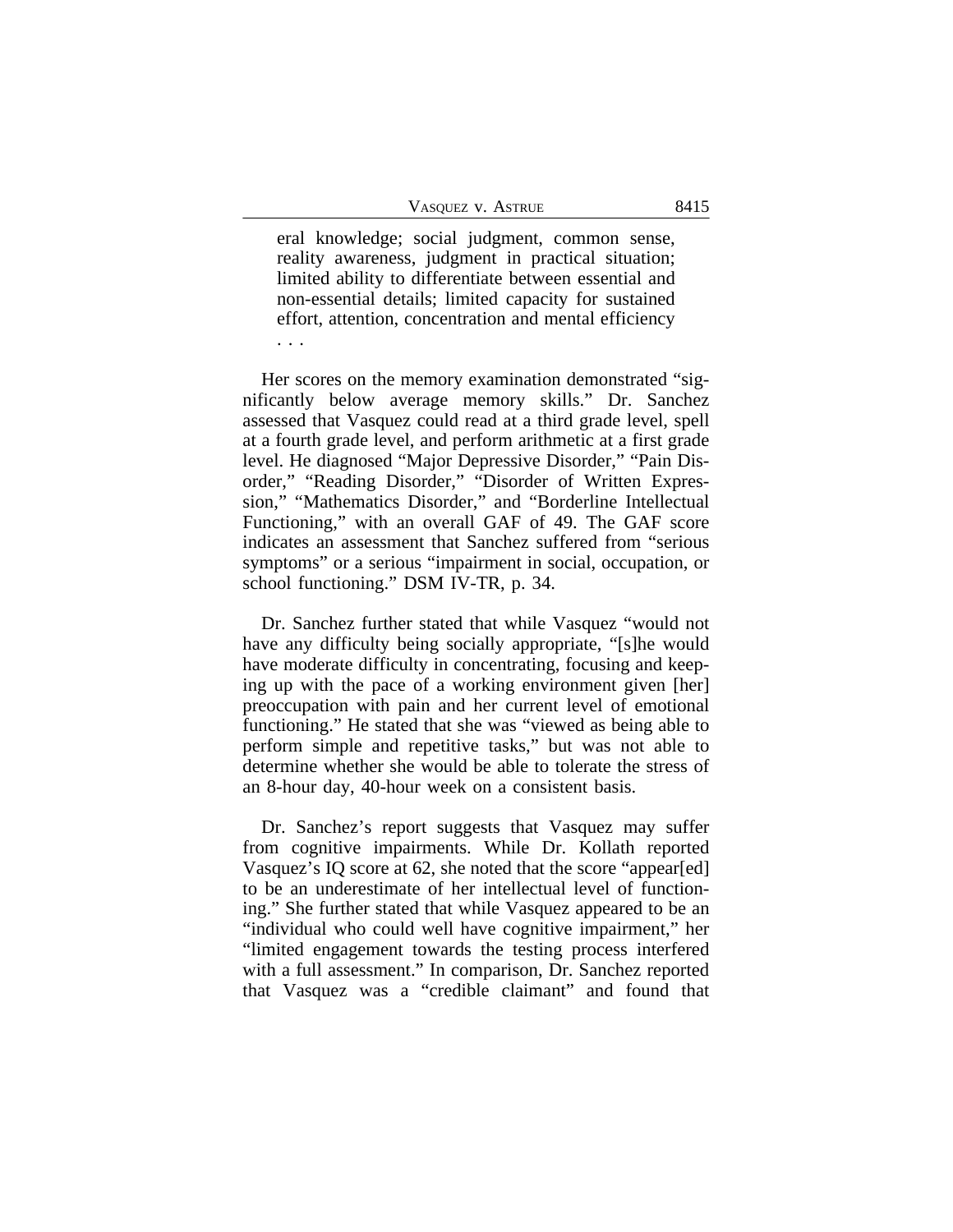Vasquez's IQ was slightly higher (a Full Scale score of 65) but still within the "mentally retarded range of measured intelligence."

**[11]** If credited, Dr. Sanchez's statements could certainly support a finding of mental impairment. His report plainly states that Vasquez has "significantly below average memory skills," and test scores indicating limited social judgment, common sense, capacity for sustained effort, attention and mental efficiency. Further, his GAF assessment indicates "serious symptoms" or a "serious impairment in social, occupation, or school functioning." *See* DSM IV-TR, p. 34.

The Commissioner argues that Dr. Sanchez's findings are contrary to the evidence presented to the ALJ (*e.g.*, the testimony of Drs. Lum and Kollath), and therefore, should not be credited. However, if the Appeals Council had remanded the case for additional review, Dr. Sanchez's findings would have enhanced the information available to the ALJ and provided additional, rather than contradictory, evidence of Vasquez's condition.

Though the ALJ expressed some hesitancy regarding the credibility of Dr. Kollath's findings, as explained above, Dr. Sanchez arrived at a similar diagnosis. Because Dr. Sanchez's findings are based on objective clinical tests, and buttressed by his statement that Vasquez appeared to be a credible claimant, they could be sufficient to show a mental impairment. *See Magallanes v. Bowen*, 881 F.2d 747, 751 (9th Cir. 1989) (quoting *Miller v. Heckler*, 770 F.3d 845, 849 (9th Cir. 1985) (where a "nontreating physician's opinion rests on objective clinical tests, it must be viewed as substantial evidence")). Moreover, to the extent Drs. Kollath and Sanchez's testimony supports a finding of mental impairment that would not have been supported by Dr. Lum's testimony, the Court may conclude that the evidence is not actually contradictory, because Dr. Lum did not perform any of the clinical tests on which Drs. Kollath and Sanchez based their opinions.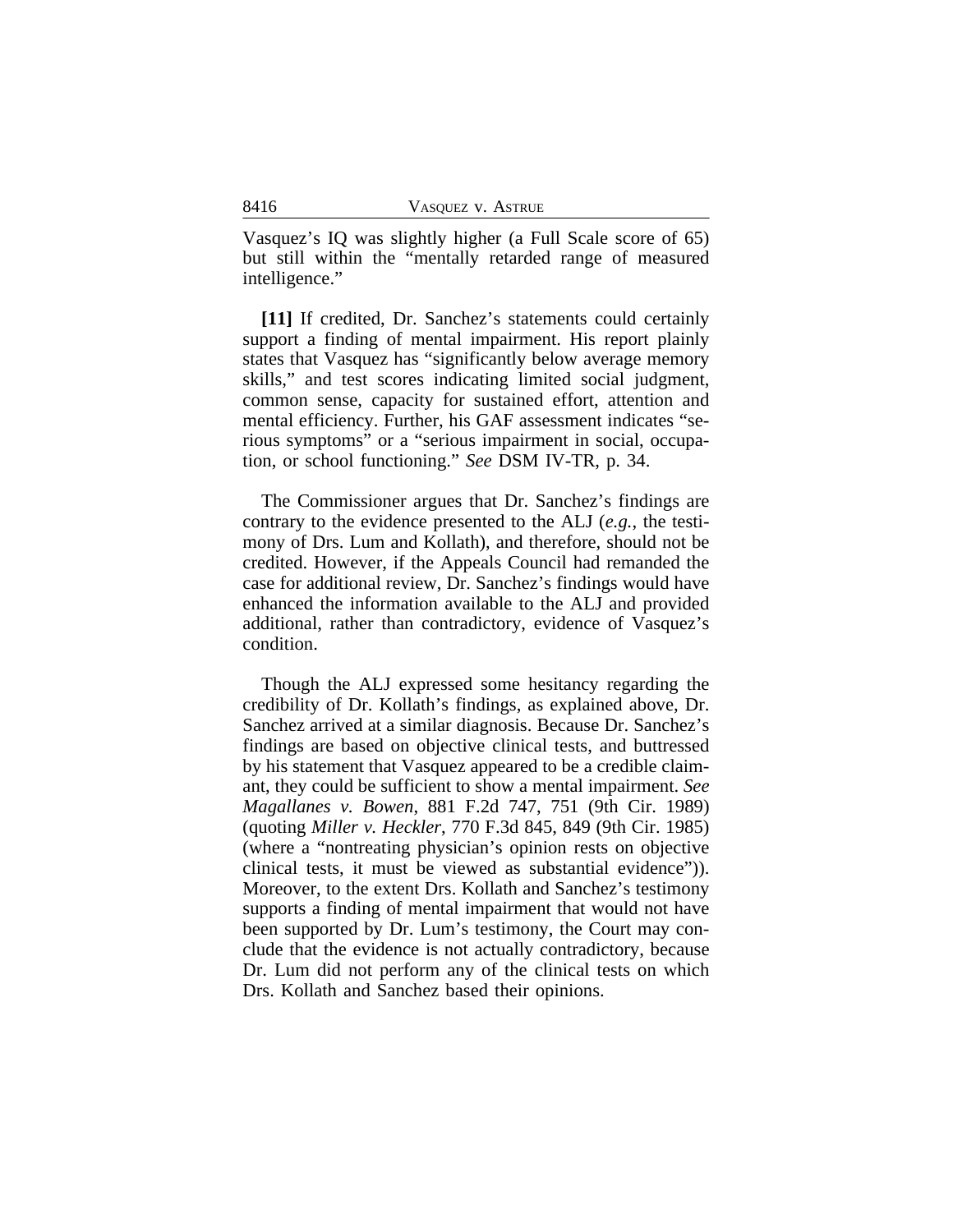| VASQUEZ V. ASTRUE | 8417 |
|-------------------|------|
|-------------------|------|

**[12]** When viewed as a whole, the medical reports suggest that Vasquez may suffer from a cognitive impairment. Because the ALJ did not have access to Dr. Sanchez's reports in deciding otherwise, she also did not account for Vasquez's mental impairments in determining her residual functioning capacity at step four of the disability determination. *See* § 404.1523 (noting that where a claimant has a combination of impairments, "the combined impact of the impairments will be considered throughout the disability determination process"); § 404.1545 (noting that where a claimant has more than one impairment, the SSA will consider all of them, even those that are not severe, in determining the claimants residual functioning capacity).

Neither party has presented any argument regarding how Vasquez's impairments would affect a determination of her residual functioning capacity under the guidelines.**<sup>8</sup>** Thus, there are no facts presented that clearly indicate the proper outcome of steps four and five of the disability determination evaluation. For this reason, the Court cannot find Vasquez disabled and order an immediate payment of benefits. *See Harman v*. *Apfel*, 211 F.3d 1172, 1178-79 (9th Cir. 2000) (allowing an immediate award of benefits directed when, among other things, it is clear from the record that the ALJ would be required to find the claimant disabled if the evidence is credited). Rather, in cases such as these, "where the testimony of the vocational expert has failed to address a claimant's limitations as established by improperly discredited evidence," this Circuit has "consistently . . . remanded for further proceedings rather than payment of benefits." *Id*.

**[13]** Accordingly, we remand to allow the ALJ to consider Dr. Sanchez's reports in determining whether Vasquez suffers from a mental impairment, and to consider how these limita-

**<sup>8</sup>**Vasquez did not argue that she meets a disability "listing" for mental impairment on appeal, so that she is only entitled to benefits, if at all, if she is determined to be disabled at step five of the sequence.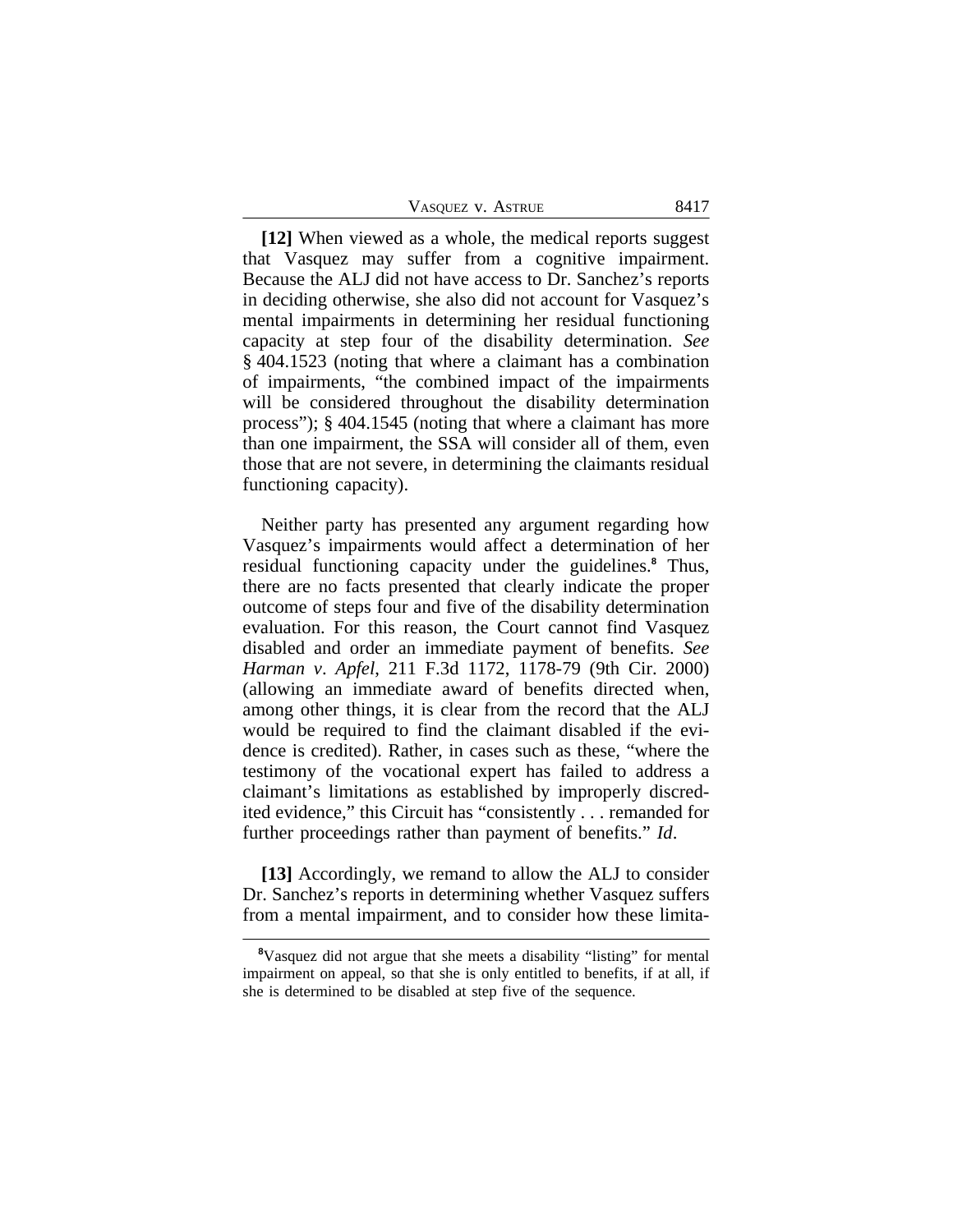tions affect her residual functioning capacity and ability to perform other work at steps four and five of the disability determination sequence.

#### *Res Judicata*

**[14]** "[T]he principle of res judicata should not be rigidly applied in administrative proceedings." *Lester v. Chater*, 81 F.3d at 827 (citing *Gregory v. Bowen*, 844 F.2d 664, 666 (9th Cir. 1988)). Normally, an ALJ's findings that a claimant is not disabled "creates a presumption that the claimant continued to be able to work after that date." *Id.* at 827 (quoting *Miller*, 770 F.2d at 848). However, the presumption does not apply "where the claimant raises a new issue, such as the existence of an impairment not considered in the previous application." *Id*.

**[15]** In *Lester*, the Court found that the Commissioner could not apply res judicata principles to an earlier ALJ decision in determining a claimant's eligibility where the claimant (1) alleged a mental impairment not raised in his earlier application and (2) turned 50 after the date of the earlier decision and thus entered the "approaching advanced age" category as defined by the applicable regulations. *Id.* at 828. The facts in this case are exactly parallel to *Lester* in that Vasquez did not raise the issue of her mental impairment during her 1997 application before ALJ Stacy, but did raise the issue during her 1999 application before ALJ Rogers.

**[16]** Additionally, Vasquez turned 50 after the date of ALJ Stacy's decision and entered the "closely approaching advanced age" category. Thus, ALJ Rogers improperly applied res judicata. ALJ Rogers explicitly noted that she gave "weight to the prior determination of [ALJ] Stacy" in reaching her determination, and because Vasquez was unable to provide evidence of "changed circumstances," applied principles of res judicata in her decision. However, because Vasquez raised a new issue not before ALJ Stacy and entered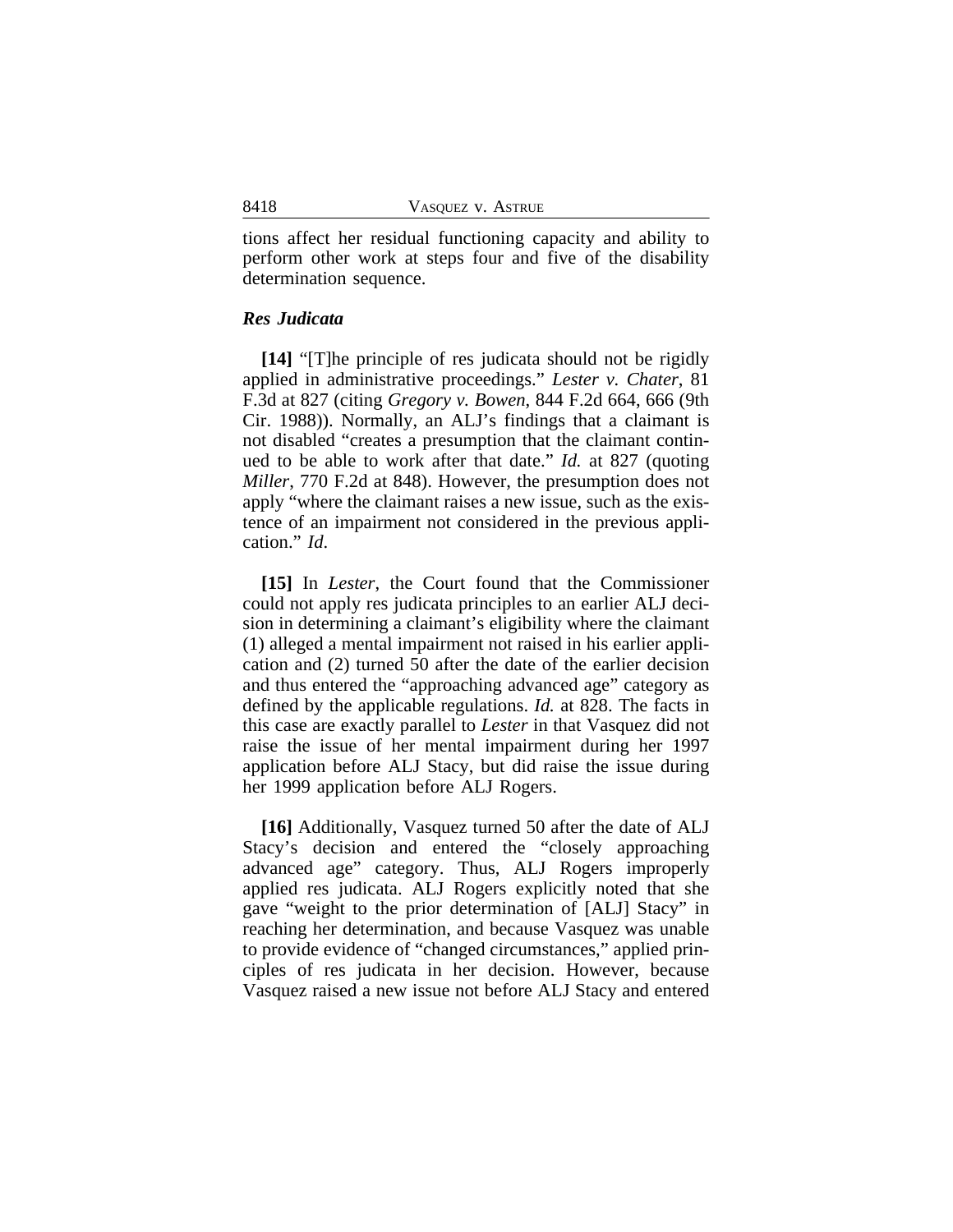| VASQUEZ V. ASTRUE | 8419 |
|-------------------|------|
|-------------------|------|

the "closely approaching advanced age" category, it was improper for ALJ Rogers to apply a presumption of continuing non-disability when deciding Vasquez's second application. *See id.* at 827.**<sup>9</sup>**

**[17]** Where an ALJ has committed legal error, this Court may set aside the Commissioner's denial of benefits. *Schneider*, 223 F.3d at 973. However, for the reasons outlined above, we believe that, after crediting Vasquez's pain testimony and taking into account the evidence of her mental impairment, the ALJ should make a determination as to Vasquez's residual functioning capacity and entitlement to benefits in the first instance. The ALJ is further instructed that the principles of res judicata are not applicable in this case, and therefore, that ALJ Stacy's previous decision is not entitled to any degree of deference in the ultimate decision as to whether Vasquez is entitled to an award of benefits.

#### *CONCLUSION*

We grant Vasquez's petition and remand with instructions to remand to the Commissioner for a further determination of whether benefits are due.

**VACATED AND REMANDED**. Costs on appeal to Appellant.

<sup>&</sup>lt;sup>9</sup>The Commissioner argues that because ALJ Roger's found "no severe" mental impairment," Vasquez could not establish "changed circumstances" during the relevant period. This argument is irrelevant, because as noted above, a claimant defeats the presumption of continuing nondisability by raising a new issue in a later application. *See Lester*, 81 F.3d at 827. To the extent the Commissioner's argument implies that res judicata is barred only when an applicant establishes a new, severe impairment in a later proceeding, the argument is circular. As the Court explained in *Lester*, all an applicant has to do to preclude the application of res judicata is raise a new issue in the later proceeding. *See id*. There would, of course, be little point in saying that a claimant raising a new issue can escape the presumption of continuing non-disability, but only after the claimant has already proven the impairment is severe.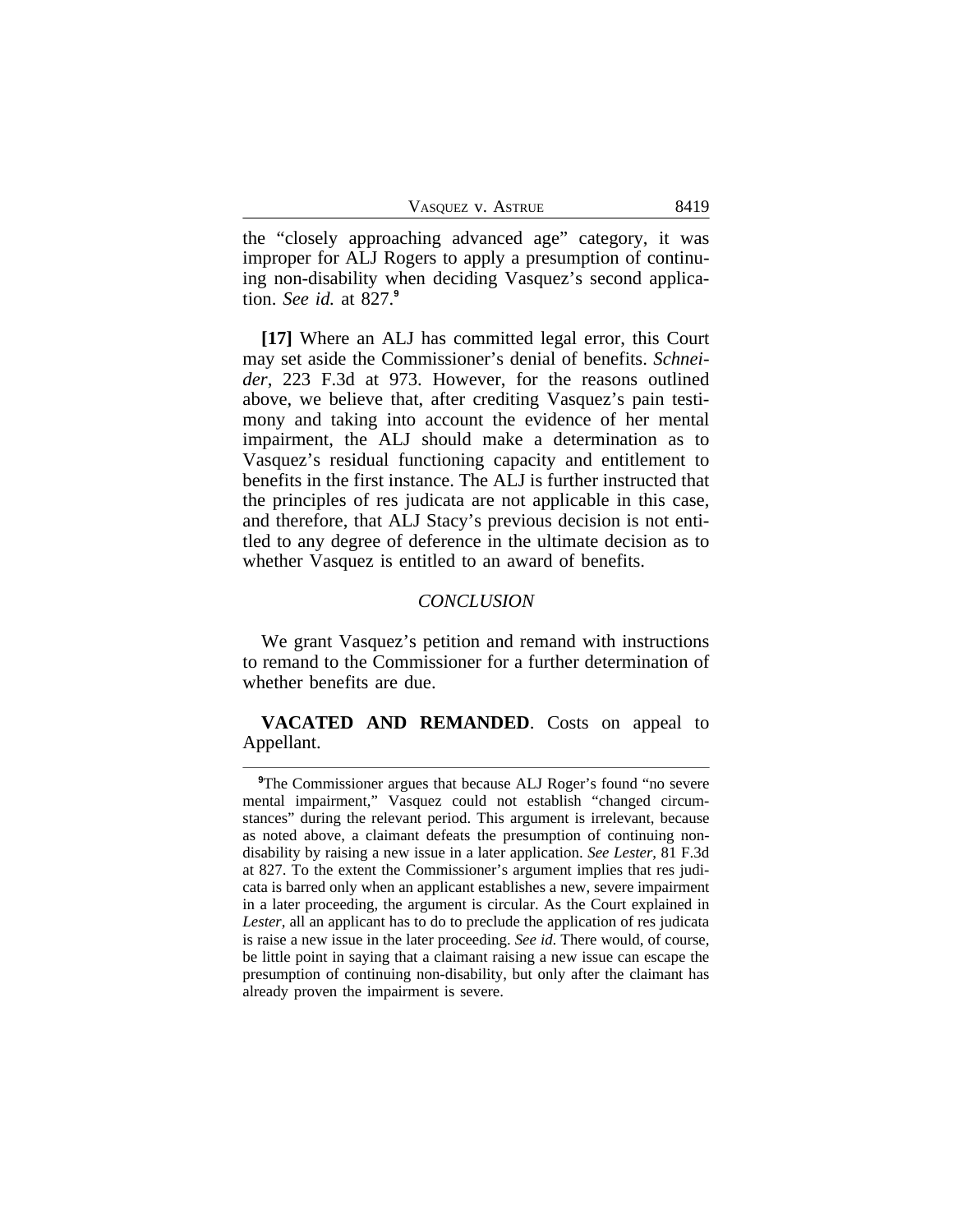HAWKINS, Circuit Judge, concurring:

#### **I. INTRODUCTION**

This case involves application of the so-called "credit-astrue" rule. When an Administrative Law Judge ("ALJ") makes an adverse credibility finding with respect to a witness's testimony in a Social Security case, he or she "must make specific findings justifying that decision." *Hammock v. Bowen*, 879 F.2d 498, 502 (9th Cir. 1989) (citing *Varney v. Sec'y of Health and Human Servs.* (*Varney I*), 846 F.2d 581, 584 (9th Cir.), *modified on reh'g*, 859 F.2d 1396 (*Varney II*) (9th Cir. 1988); *Cotton v. Bowen*, 799 F.2d 1403, 1407 (9th Cir. 1986)). According to the credit-as-true rule, when an ALJ fails to provide specific, articulable reasons to support an adverse credibility finding, this court should " 'not remand solely to allow the ALJ to make specific findings regarding that testimony. Rather, [it should] take that testimony to be established as true.' " *Id.* (quoting *Varney II*, 859 F.2d at 1401).

I concur with the entirety of Judge Selna's opinion, including application of the credit-as-true rule in this case. In the dissent's view, however, there is an internal conflict among Ninth Circuit case law that makes resolution of the credit-astrue issue impossible here. I write separately to clarify why application of the credit-as-true rule is appropriate and why this case does not present an opportunity for en banc review of the conflict identified by the dissent.

#### **II. DISCUSSION**

This court first articulated the credit-as-true rule in *Varney II*, 859 F.2d 1396. There we stated that when an ALJ has not provided specific reasons for disbelieving a claimant's testimony, a credibility hearing is "insufficient, in itself, to warrant further proceedings." *Id*. at 1400. Thus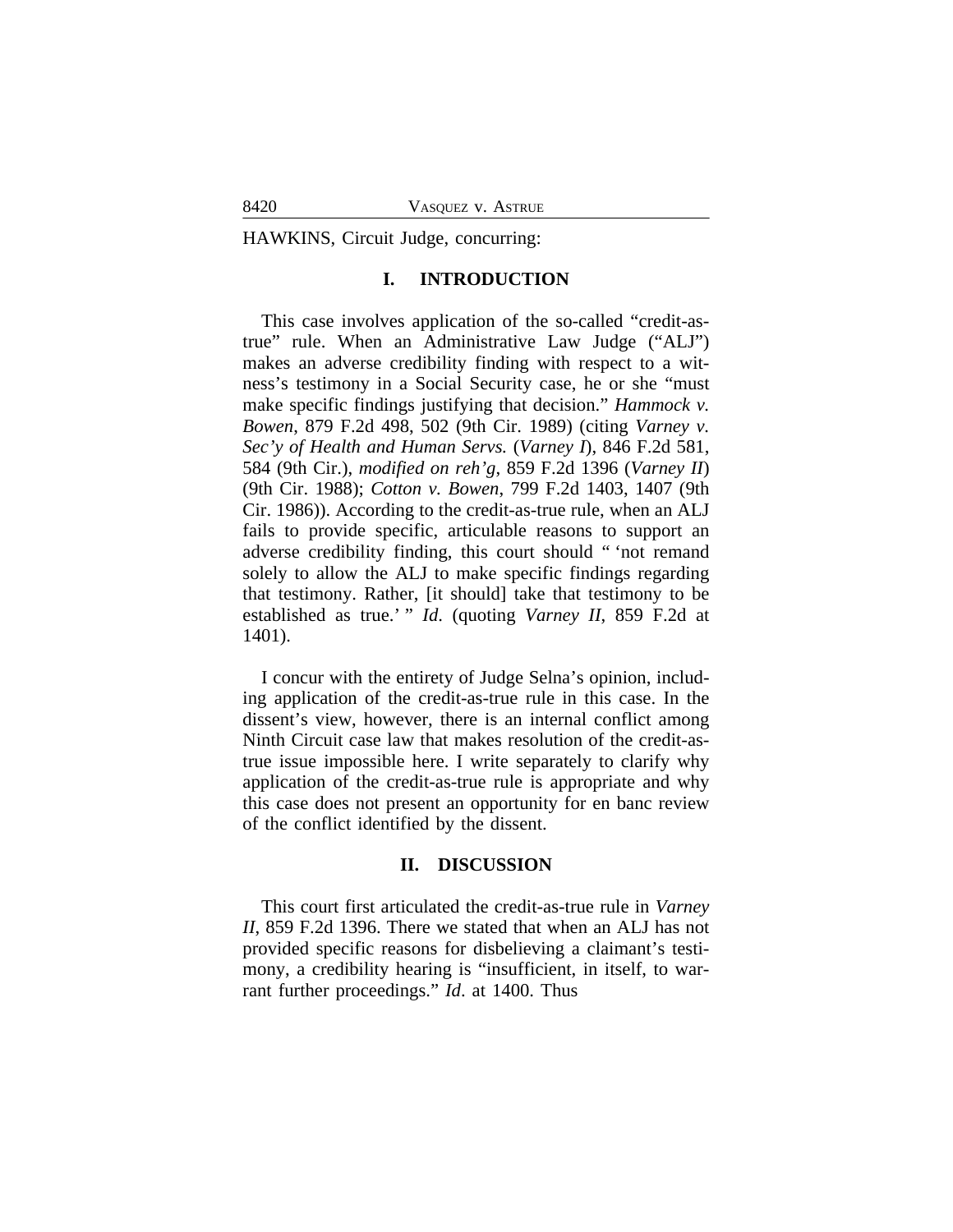| VASQUEZ V. ASTRUE | 8421 |
|-------------------|------|
|-------------------|------|

[i]n cases where there are no outstanding issues that must be resolved before a proper disability determination can be made, and where it is clear from the administrative record that the ALJ would be required to award benefits if the claimant's excess pain testimony were credited, we will not remand solely to allow the ALJ to make specific findings regarding that testimony.

*Id.* at 1401. Instead, the testimony will be "established as true" as a matter of law, and the case will be remanded with instructions to grant benefits. *Id*.

A later panel concluded that "the 'crediting as true' doctrine is [not] mandatory in the Ninth Circuit." *Connett v. Barnhart*, 340 F.3d 871, 876 (9th Cir. 2003). Surveying conflicting cases, *Connett* determined that there was "no other way to reconcile" those cases than to hold that "[i]nstead of being a mandatory rule, we have some flexibility in applying the 'crediting as true' theory." *Id*. at 876. Accordingly, the court declined to enter judgment instructing the ALJ to award benefits and instead remanded the case for the sole purpose of determining "whether Connett's testimony should be credited as true." *Id*.

While *Varney II* and *Connett* do appear to be in conflict over the applicability of the credit-as-true rule where there is no other reason to remand the case to the ALJ, this case does not and should not provide an opportunity to resolve that dispute en banc. *Varney II* expressly "reserve[d] judgment as to whether to follow the [credit-as-true] rule in cases in which a remand is required for other reasons." *Id*. There is no conflict over the credit-as-true rule as applied to cases that require remand for other reasons. Because this case requires remand regardless of application of the credit-as-true rule, it does not implicate any conflict between *Varney II* and *Connett*.

We first addressed the question left open by *Varney II* in *Hammock v. Bowen*, 879 F.2d 498 (9th Cir. 1989), where we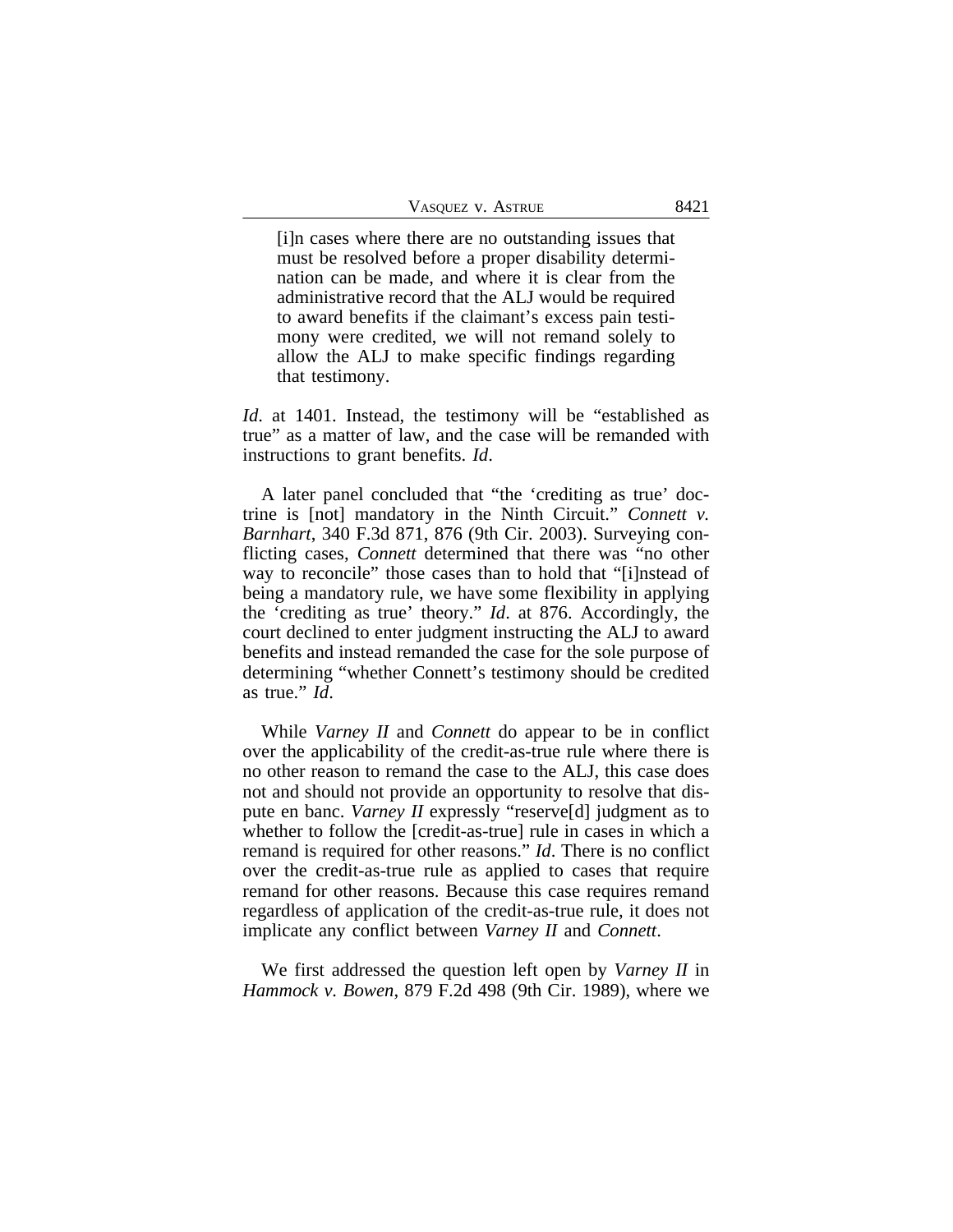considered a case in which further proceedings other than a credibility determination were necessary before benefits could be granted. There, we "extend[ed] *Varney II* to cover the present case because the delay experienced by Hammock has been severe and because of Hammock's advanced age." *Id*. at 503. We therefore "accept[ed] as a matter of law" the truth of the claimant's testimony and remanded for further proceedings. *Id*.

The dissent argues that *Hammock* also conflicts with *Connett*. That would be true only if *Hammock* announced a binding extension of *Varney II*'s credit-as-true rule to all cases in which an ALJ had not provided specific reasons for disbelieving a claimant's testimony, regardless whether further proceedings other than a credibility determination were required. *Hammock* has not and cannot be interpreted so broadly.

To support its claim of a conflict in this case, the dissent asserts that because "disabilities disproportionately affect older individuals," any effort to limit *Hammock*'s holding to the facts of that case is "unavailing." It also cites *Lester v. Chater*, 81 F.3d 821 (9th Cir. 1995), *Harman v. Apfel*, 211 F.3d 1172 (9th Cir. 2000), and *Benecke v. Barnhart*, 379 F.3d 587 (9th Cir. 2007), to argue that later panels of this court have interpreted *Hammock* broadly to apply to all cases, regardless of the need for remand. Dissent at 8428-29 & n.2. Neither of these arguments holds water.

First, *Hammock* says in plain language that the credit-astrue rule should apply only in "the *present case* because the delay experienced by Hammock has been severe and because of Hammock's advanced age." 879 F.2d at 503 (emphasis added). Nothing in *Hammock* indicated the court intended to establish a rule applicable beyond the limited factual context of that particular case. The dissent's *empirical* observation that the factors motivating *Hammock* are common to most Social Security cases does not render that court's decision *logically* categorical. It only makes it more likely that future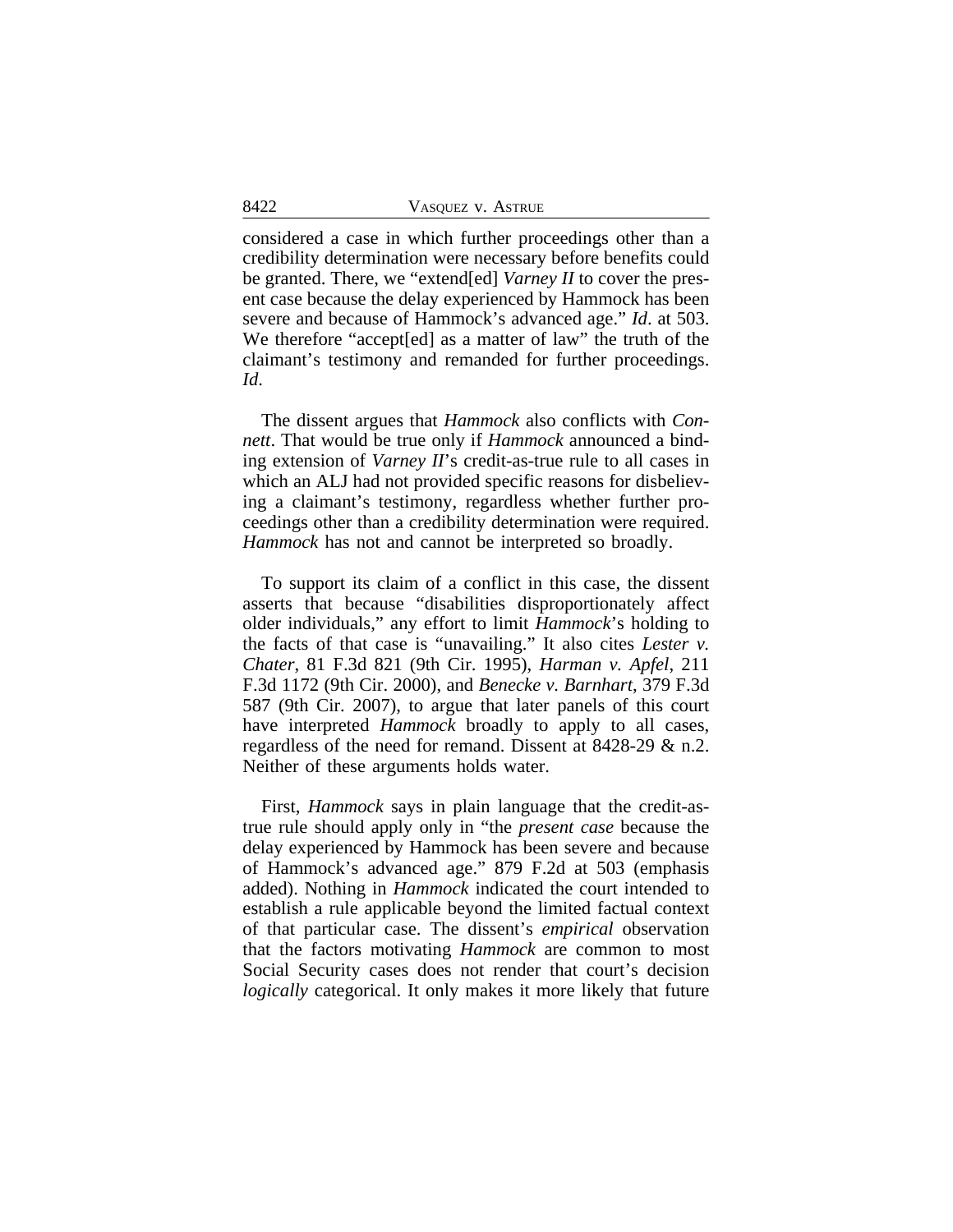| VASQUEZ V. ASTRUE | 8423 |
|-------------------|------|
|-------------------|------|

panels will exercise their discretion to apply the credit-as-true rule when remand is necessary for other reasons. (This is one such case.) That Social Security claimants are commonly elderly and their benefits typically delayed is therefore beside the point.

Nor do *Lester*, *Harman*, and *Benecke* provide a basis for concluding otherwise. The dissent argues that *Lester* stands for the broad proposition that "[w]here the Commissioner fails to provide adequate reasons for rejecting [testimony], we credit that [testimony] 'as a matter of law,' " 81 F.3d at 834, regardless of the need for remand on other issues. Dissent at 8429. Setting aside whether such an expansive interpretation of that statement has any merit, it simply was not relevant to the outcome of that case. There, after applying the credit-astrue rule, the *Lester* panel "remand[ed] for payment of benefits" because no other proceedings were necessary. *Id*. at 834. Thus, even assuming arguendo that *Lester* concluded *Hammock* extended *Varney II* across the board, that conclusion had no bearing on the result in that case and is therefore nonbinding dicta. *See Coalition of Clergy, Lawyers, and Professors v. Bush*, 310 F.3d 1153, 1166 (9th Cir. 2002) (analysis that is "in no way relevant to any holding" is "dicta [which] does not bind [future] panel[s] of this court").

*Harman* provides even less support for the conclusion that *Varney II* has been extended to all cases like this one. There, we expressly addressed the circumstances under which "evidence should be credited *and an immediate award of benefits directed*." *Harman*, 211 F.3d at 1178 (emphasis added). We concluded that testimony should be credited as true only when

(1) the ALJ has failed to provide legally sufficient reasons for rejecting such evidence, (2) there are no outstanding issues that must be resolved before a determination of disability can be made, and (3) it is clear from the record that the ALJ would be required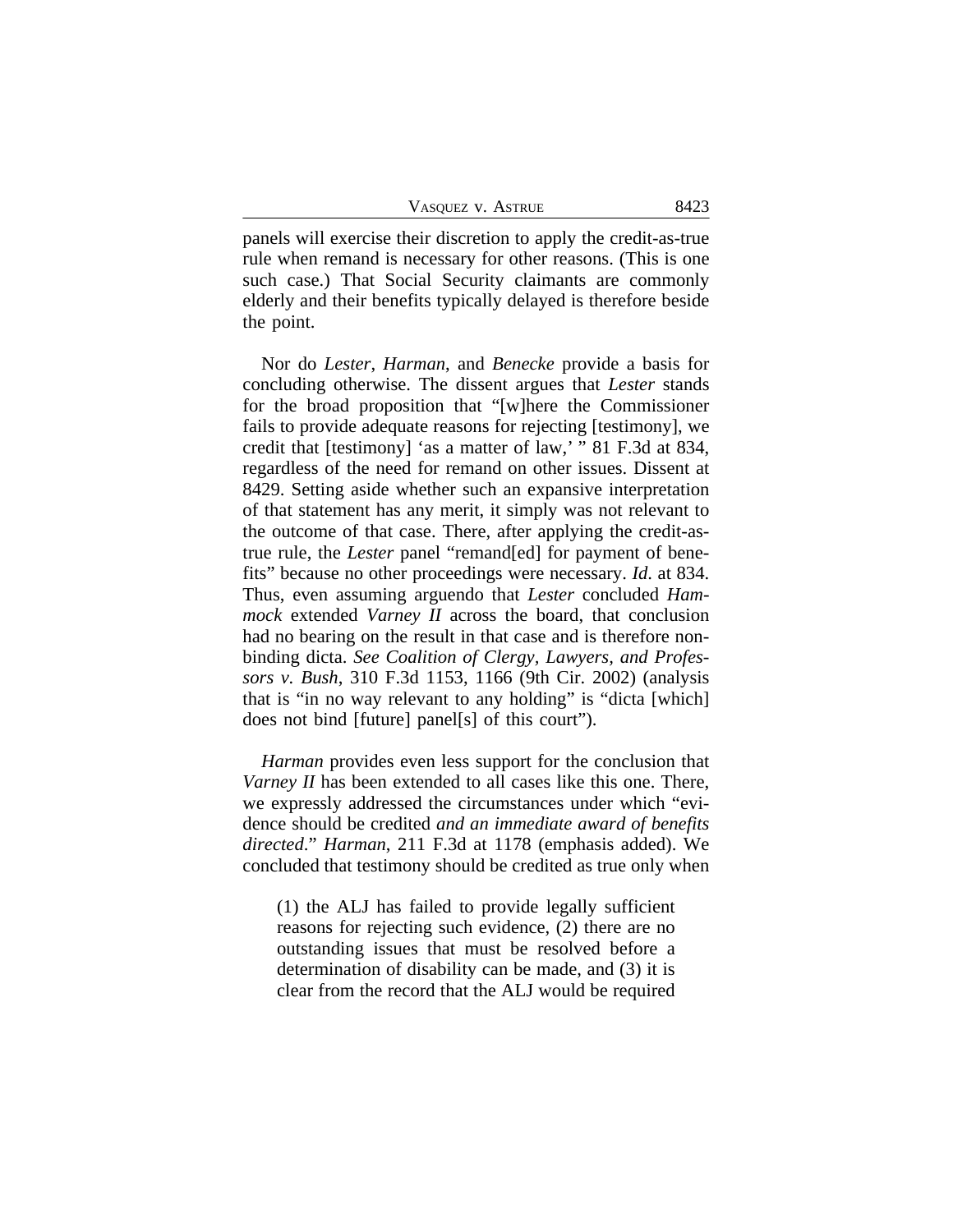to find the claimant disabled were such evidence credited.

*Id*. (quoting *Smolen v. Chater*, 80 F.3d 1273, 1292 (9th Cir.1996)). In conformity with *Varney II*, we determined that if these three elements were met, "then remand for determination and payment of benefits [would be] warranted regardless of whether the ALJ *might* have articulated a justification for rejecting [the testimony]." *Id*. But, we concluded, application of the rule was *not* appropriate in that particular case because the vocational expert had not addressed the limitations posed by the conditions sought to be established by application of the rule. *Id*. at 1180. Accordingly, "[t]he appropriate remedy . . . [was] to remand this case to the ALJ." *Id*. Thus if *Harman* demonstrates anything, it is that *Hammock* established judicial *discretion* to apply (or not apply) the credit-as-true rule in cases where remand is necessary for other reasons. Certainly it cannot be read to mean what the dissent claims—that we *must* apply the credit-as-true rule in cases where remand is necessary for other reasons.

*Benecke* is also readily distinguishable. The dissent is correct to note that the *Benecke* panel "appl[ied] the crediting-astrue rule and only then discuss[ed] whether there were 'outstanding issues that must be resolved before a determination of disability [could] be made . . . .' " Dissent at 8428 n.1 (quoting *Benecke*, 379 F.3d at 594). It would be dubious at best, however, to interpret *Benecke*'s misconstruction of the *Harman* test as a binding extension of *Varney II* to cases in which remand is still necessary. But in any event, again assuming arguendo that such an interpretation had merit, it still would be non-binding dicta since the *Benecke* court "conclude[d] that there are *no* outstanding issues that must be resolved before a determination of disability can be made" and remanded with instructions to grant benefits. *Benecke*, 379 F.3d at 594-95 (emphasis added).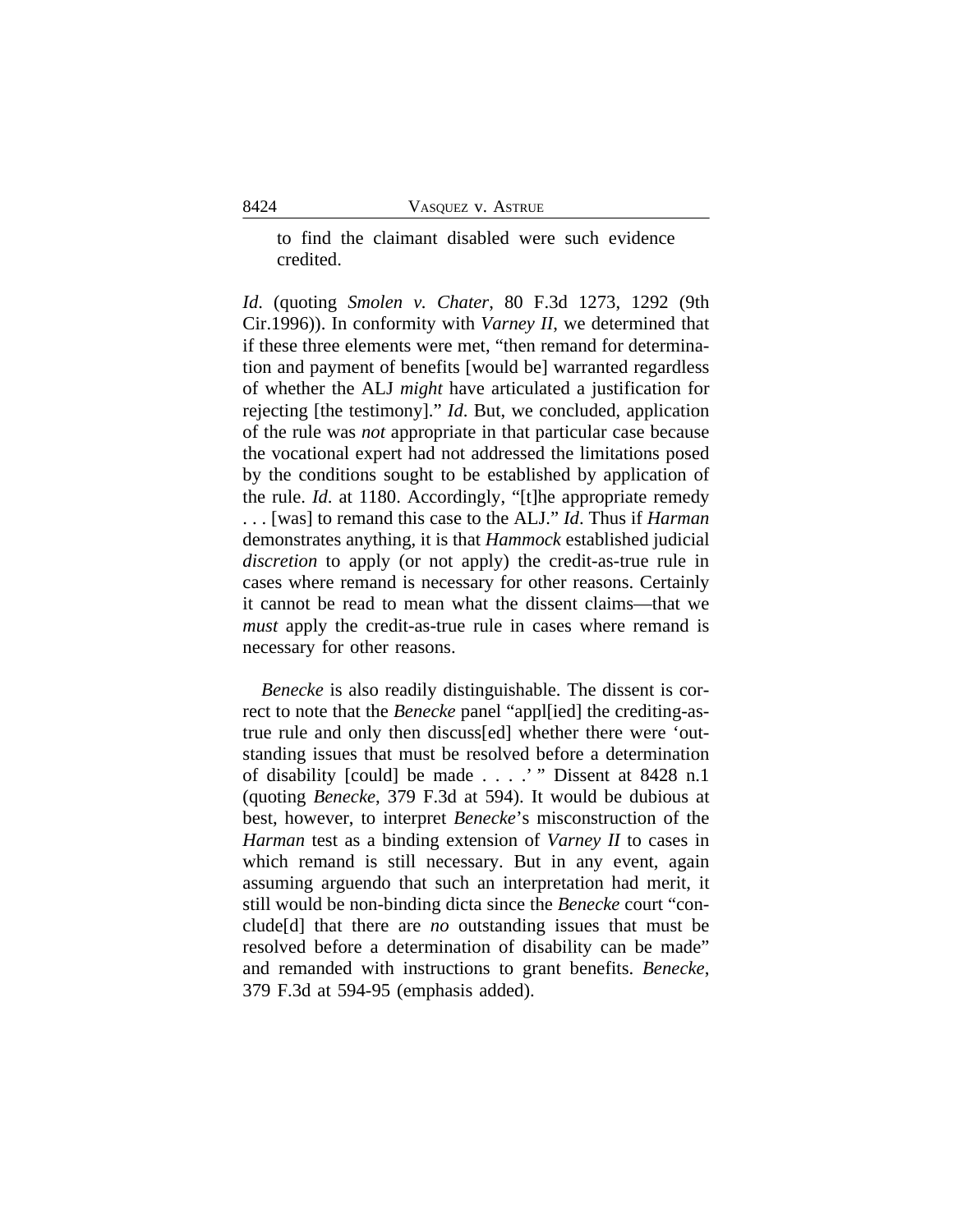#### **III. CONCLUSION**

According to *Hammock*, we are free to exercise our discretion (but not required) to apply the credit-as-true rule in this case. This conclusion conflicts with neither *Varney II* nor *Connett*. Whatever the merits of the claim that the en banc court should resolve the conflict between *Varney II* and *Connett*, this case simply does not provide an opportunity for doing so.

#### O'SCANNLAIN Circuit Judge, dissenting:

Because I believe that this Circuit's precedents cannot be reconciled, I must respectfully dissent from that part of the court's opinion (slip op. at 8410-12) that discusses the crediting-as-true rule. In my view, this issue can only be resolved by the court en banc. I do agree with the court's treatment of the remaining issues, including its conclusion that the Administrative Law Judge improperly rejected Vasquez's testimony and that the case should be remanded for consideration of Vasquez's ability to perform other work during steps four and five of the disability determination process.

Subsequent to our decision in this case, the government petitioned for rehearing en banc, arguing that the crediting-astrue rule is invalid because it is contrary to both statute and Supreme Court precedent. Vasquez did not respond to the government's arguments in detail, and so I do not opine whether the government is right. However, the case appears strong. The government asserts that under the Social Security Act, the Commissioner — not a federal court — is the factfinder. *See* 42 U.S.C. § 405(g) (findings of Commissioner are conclusive so long as substantial evidence supports them). While the statute prohibits a claimant's testimony concerning pain or other symptoms alone from establishing a disability, this appears to be exactly what the crediting-as-true rule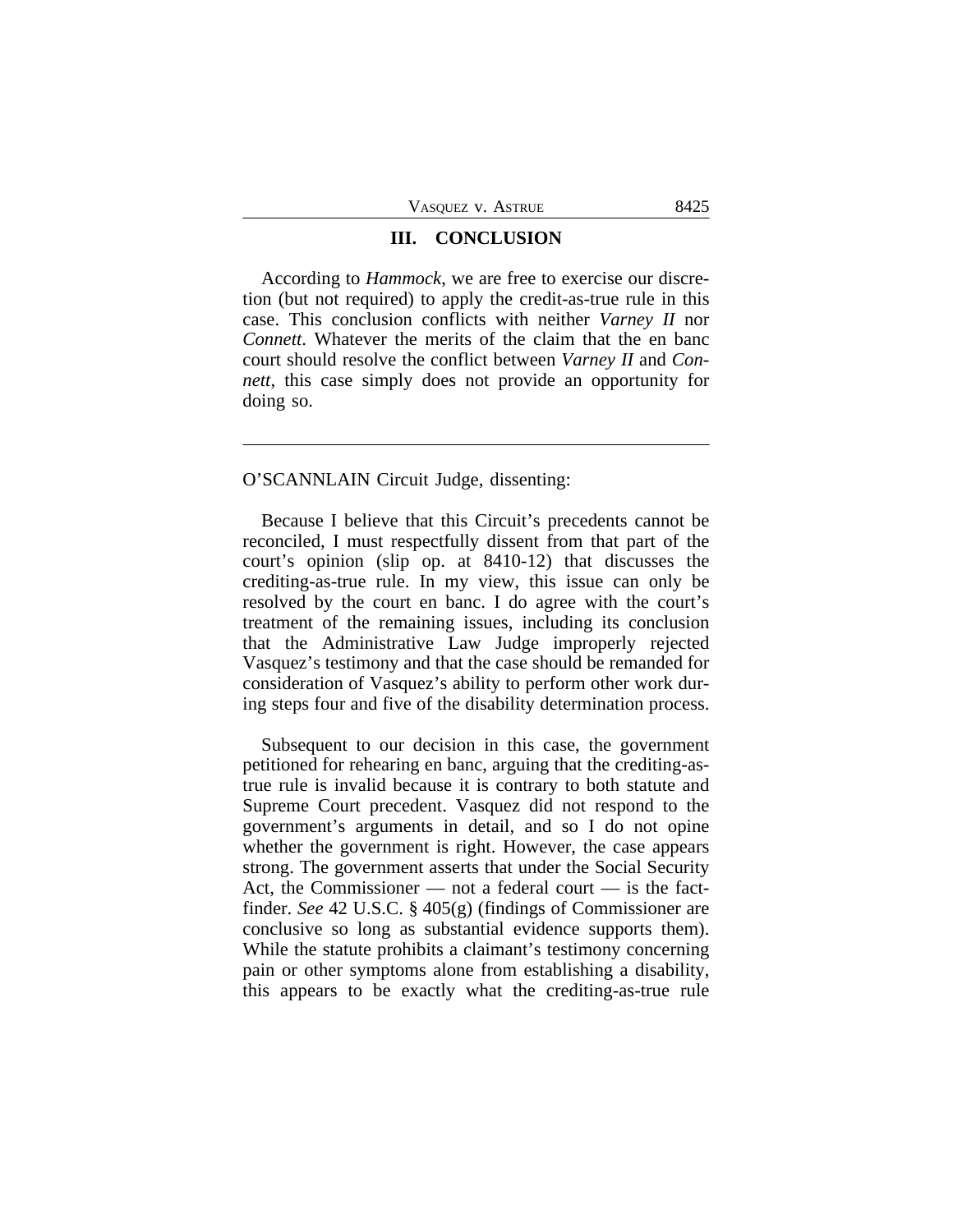8426 VASQUEZ v. ASTRUE

would require. *Cf.* 42 U.S.C. § 523(d)(5)(A) ("An individual's statement as to pain or other symptoms shall not alone be conclusive evidence of disability as defined in this section; *there must be medical signs and findings* . . . which show the existence of a medical impairment . . . which could reasonably be expected to produce the pain or other symptoms alleged and which, when considered with all evidence . . . would lead to a conclusion that the individual is under a disability." (emphasis added)). The government notes that the general rule (subject to "rare" exceptions) "is to remand to the agency for additional investigation or explanation." *INS v. Ventura*, 537 U.S. 12, 16 (2002) (per curiam). We do not credit-as-true in only "rare" cases; according to the government, we took some factfinding responsibility away from the Commissioner in at least twenty-two cases during 2007 and 2008.

The government finally notes that other circuits will remand for determination of benefits only in narrow circumstances. *See, e.g., Faucher v. Sec'y of Health & Human Servs.*, 17 F.3d 171, 176 (7th Cir. 1994) ("If a court determines that substantial evidence does not support the Secretary's decision, the court can reverse the decision and immediately award benefits only if all essential factual issues have been resolved and the record adequately establishes a plaintiff 's entitlement to benefits."); *see also Miller v. Chater*, 99 F.3d 972 (10th Cir. 1996) (remanding for a *fifth* administrative hearing, but warning that "the Secretary is not entitled to adjudicate a case ad infinitum until [he] correctly applies the proper legal standard and gathers evidence to support [his] conclusion" (internal quotation marks omitted)). If, as the government argues, crediting-as-true is a de facto finding of disability, then our circuit's precedent is badly misaligned with that of other circuits.

Of course, because the crediting-as-true rule is part of our circuit's law, only an en banc court can change it. Although no judge has chosen to call for en banc rehearing in this case, I am hopeful that the en banc court will consider the argument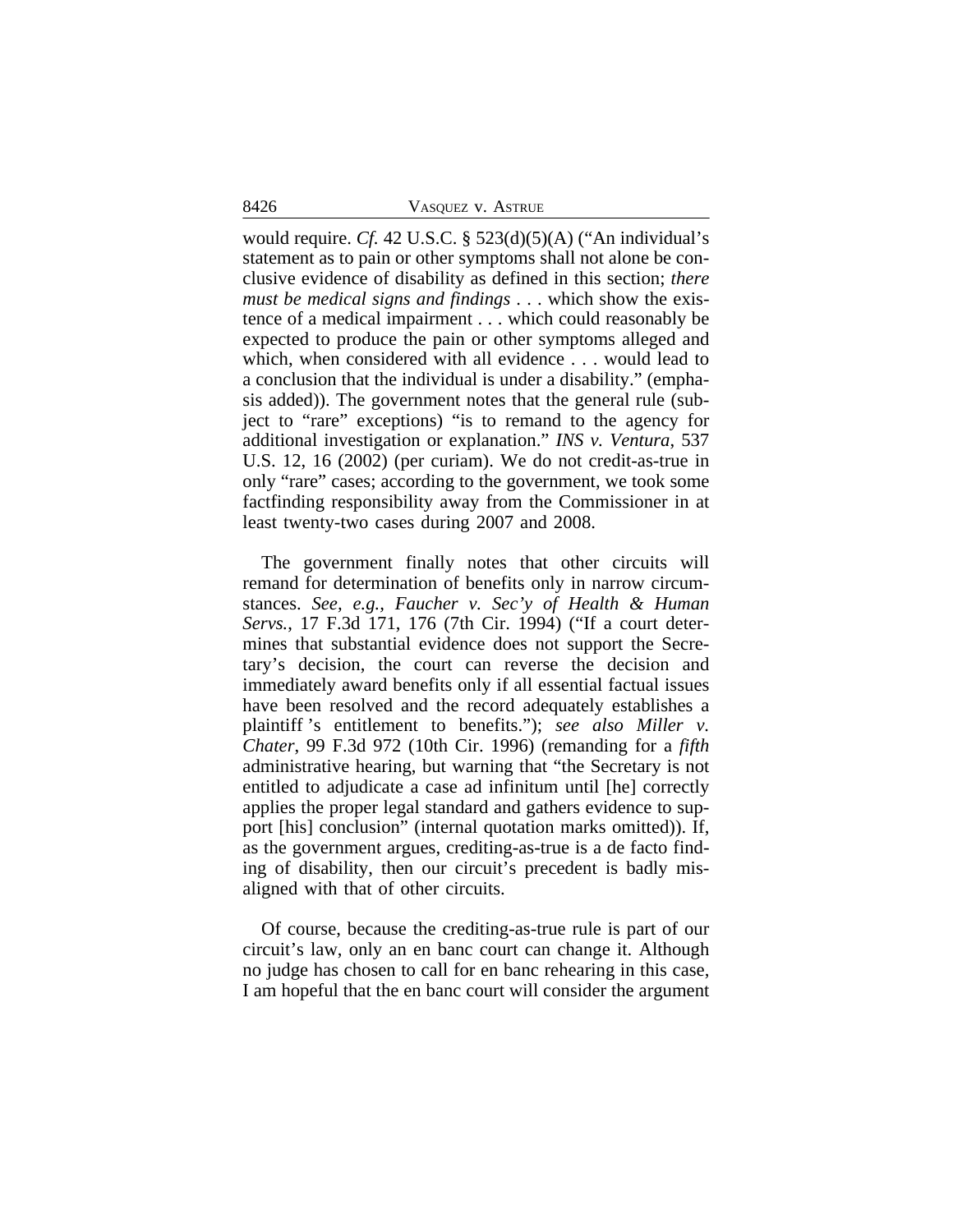| VASQUEZ V. ASTRUE | 8427 |
|-------------------|------|
|-------------------|------|

when it is presented more directly in another case (e.g., one where there is an explicit remand for immediate payment of benefits based on the rule). Because the crediting-as-true rule applies in every case where a court finds no substantial evidence to support the Commissioner's decision, the issue is of exceptional importance. This is particularly so because the "Social Security hearing system is probably the largest adjudicative agency in the western world." *Heckler v. Campbell*, 461 U.S. 458, 461 (1983) (noting that 2.3 million claims for disability benefits were filed in 1981).

I

When a panel is faced with an irreconcilable conflict in the law of the circuit, it is required to make a sua sponte call for en banc review. In *Atonio v. Wards Cove Packing Co., Inc.*, the en banc court held that the three-judge panel facing conflicting circuit precedent erred in relying on one line of the court's authority on the basis that "it expressed the 'correct view' or, alternatively, because it was the decision 'first in line.' " 810 F.2d 1477, 1478 (9th Cir. 1987) (en banc). Rather, the court stated that "the appropriate mechanism for resolving an *irreconcilable conflict* is an en banc decision. *A panel faced with such a conflict must call for en banc review*." *Id.* at 1478-79 (emphases added). The en banc court later affirmed this holding in *United States v. Hardesty*, 977 F.2d 1347, 1348 (9th Cir. 1992) (en banc) (per curiam). In *Hardesty*, the court specifically rejected the view that "where there are two opposing lines of authority, a panel may, without calling for en banc review, follow the rule which has 'successfully posed as the law of the circuit for long enough to be relied on.' " 977 F.2d at 1348 (overruling *Greenhow v. Sec. of Health & Human Servs.*, 863 F.2d 633, 636 (9th Cir. 1988)).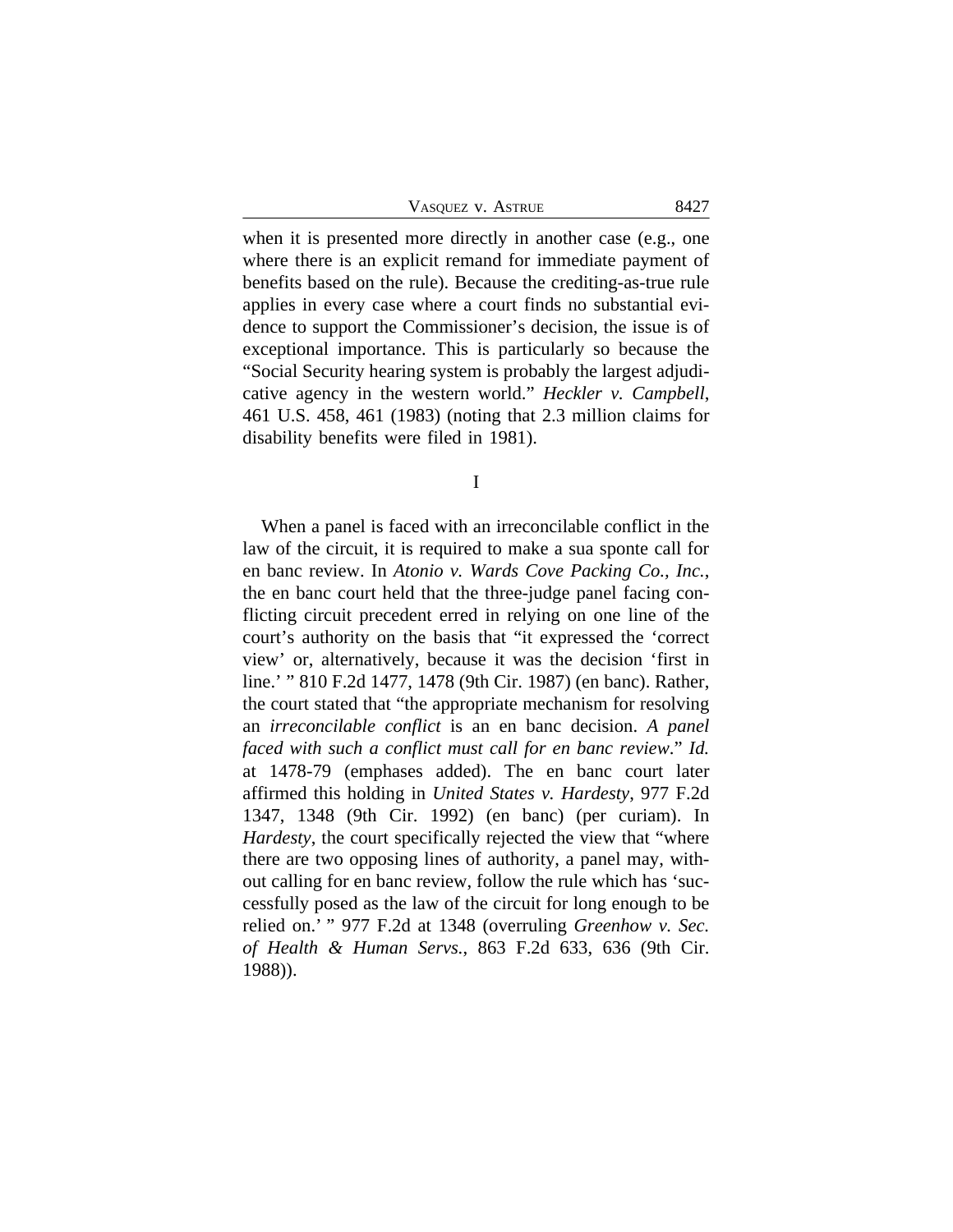# II

#### A

The crediting-as-true rule creates an irrebutable presumption that testimony before an administrative law judge and rejected by him for no adequate reason is true. "[I]f the Secretary fails to articulate reasons for refusing to credit . . . testimony, then the Secretary, as a matter of law, has accepted that testimony as true." *Varney v. Sec. of Health and Human Servs.* (*Varney II*), 859 F.2d 1396, 1398 (9th Cir. 1988) (quoting *Hale v. Bowen*, 831 F.2d 1007, 1012 (11th Cir. 1987)). The crediting-as-true rule is related to the decision on whether to remand for award of benefits; however, they are separate inquires.**<sup>1</sup>**

The court is correct to point out that the crediting-as-true rule was initially limited to cases "where there are no outstanding issues that must be resolved before a proper disability determination can be made, and where it is clear from the administrative record that the ALJ would be required to award benefits if the claimant's excess pain testimony were credited . . . ." *Id.* at 1401*.* However, the court in *Hammock v. Bowen*, 879 F.2d 498 (9th Cir. 1989), extended the *Varney II* rule, holding it applicable where "the delay experienced by [claimant] has been severe and because of [her] advanced age." **2** *Id.* at 503.

**<sup>1</sup>** *See Lester v. Chater*, 81 F.3d 821, 834 (9th Cir. 1995) (inquiries are "similar[ ]"); *Harman v. Apfel*, 211 F.3d 1172, 1178-80 (9th Cir. 2000) (applying the crediting-as-true rule but remanding for further consideration rather than immediately awarding benefits); *Benecke v. Barnhart*, 379 F.3d 587, 594 (9th Cir. 2004) (applying the crediting-as-true rule and only then discussing whether there were "outstanding issues that must be resolved before a determination of disability [could] be made . . . .").

**<sup>2</sup>**The *Hammock* claimant was fifty-seven at the time of her hearing, and the period between the ALJ hearing and the ruling by the court was about three years. Unfortunately, it is not uncommon for three years to transpire between an ALJ decision and a decision by this court. This is as true of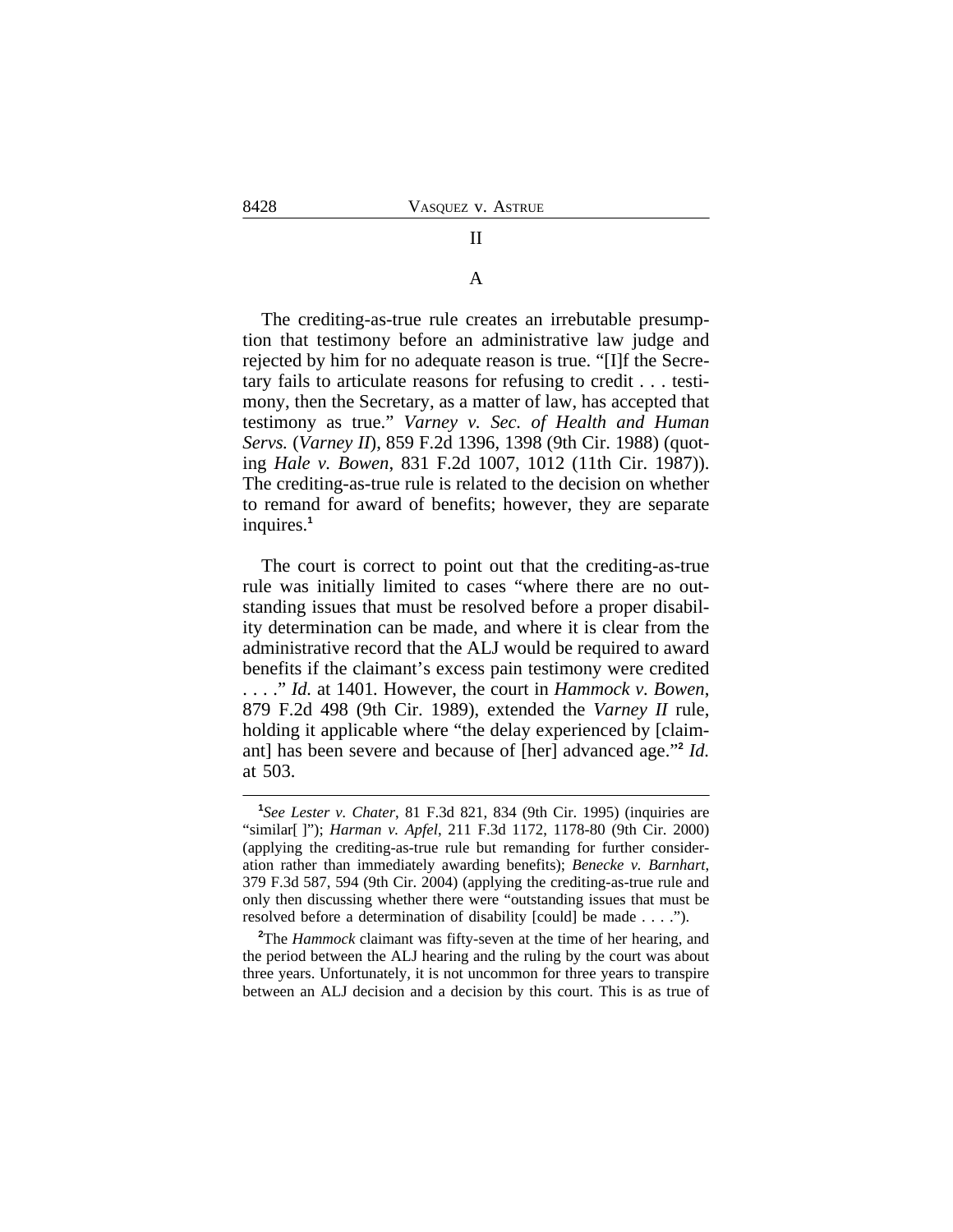Later decisions extend the crediting-as-true rule to all cases. As stated by the court in *Lester v. Chater*, 81 F.3d 821, (9th Cir. 1995), "[w]here the Commissioner fails to provide adequate reasons for rejecting the opinion of a treating or examining physician, we credit that opinion 'as a matter of law.' " *Id.* at 834; *Harman v. Apfel*, 211 F.3d 1172, 1178 (9th Cir. 2000) (same); *Benecke v. Barnhart*, 379 F.3d 587 (9th Cir. 2007) ("Because the ALJ failed to provide legally sufficient reasons for rejecting Benecke's testimony and her treating physicians' opinions, we credit the evidence as true."). The *Lester*, *Harman*, and *Benecke* courts did not require any other conditions to be fulfilled before the court credited testimony as true.**<sup>3</sup>** Rather, the *Harman* and *Benecke* courts fol-

**3** In *Harman*, the court justifies the use of the crediting-as-true rule with the policy rationales from *Varney II*. *Id.* at 1178-79. Such rationales that the crediting-as-true rule encourages ALJs to reach a correct decision the first time, and that the rule minimizes the wait time for deserving claimants — are present in every case the crediting-as-true rule touches. The *Harman* court rejected the government's attempt to distinguish *Lester* on the basis that there actually was evidence to dispute the physician's testimony. *Id.* at 1178. Likewise, because the court remanded for further proceedings rather than for an award of benefits, *Harman* cannot be distinguished away by limiting the crediting-as-true rule to cases where remand for benefit calculation is appropriate. *Id.* at 1178-80.

cases where the crediting-as-true is applied as it is of cases in which it is not applied. *See Nguyen v. Chater*, 100 F.3d 1462 (9th Cir. 1996) (sevenyear delay between first ALJ decision and Ninth Circuit decision; no crediting-as-true); *Byrnes v. Shalala*, 60 F.3d 639 (9th Cir. 2005) (over three years' delay; no crediting-as-true); *Connett v. Barnhart*, 340 F.3d 871 (9th Cir. 2003) (four-year delay; no crediting-as-true) Also, it is common knowledge that disabilities disproportionately affect older individuals. Accordingly, the court's attempt to dodge the split between the mandatory and discretionary crediting-as-true rules based on age and delay is unavailing. *See* slip op. at 8411-12. The court's opinion identifies the policy rationales behind the crediting-as-true rule, slip op. at 8411-12, but fails to identify why those rationales apply to the case at bar more than to cases in which the rule has not been applied.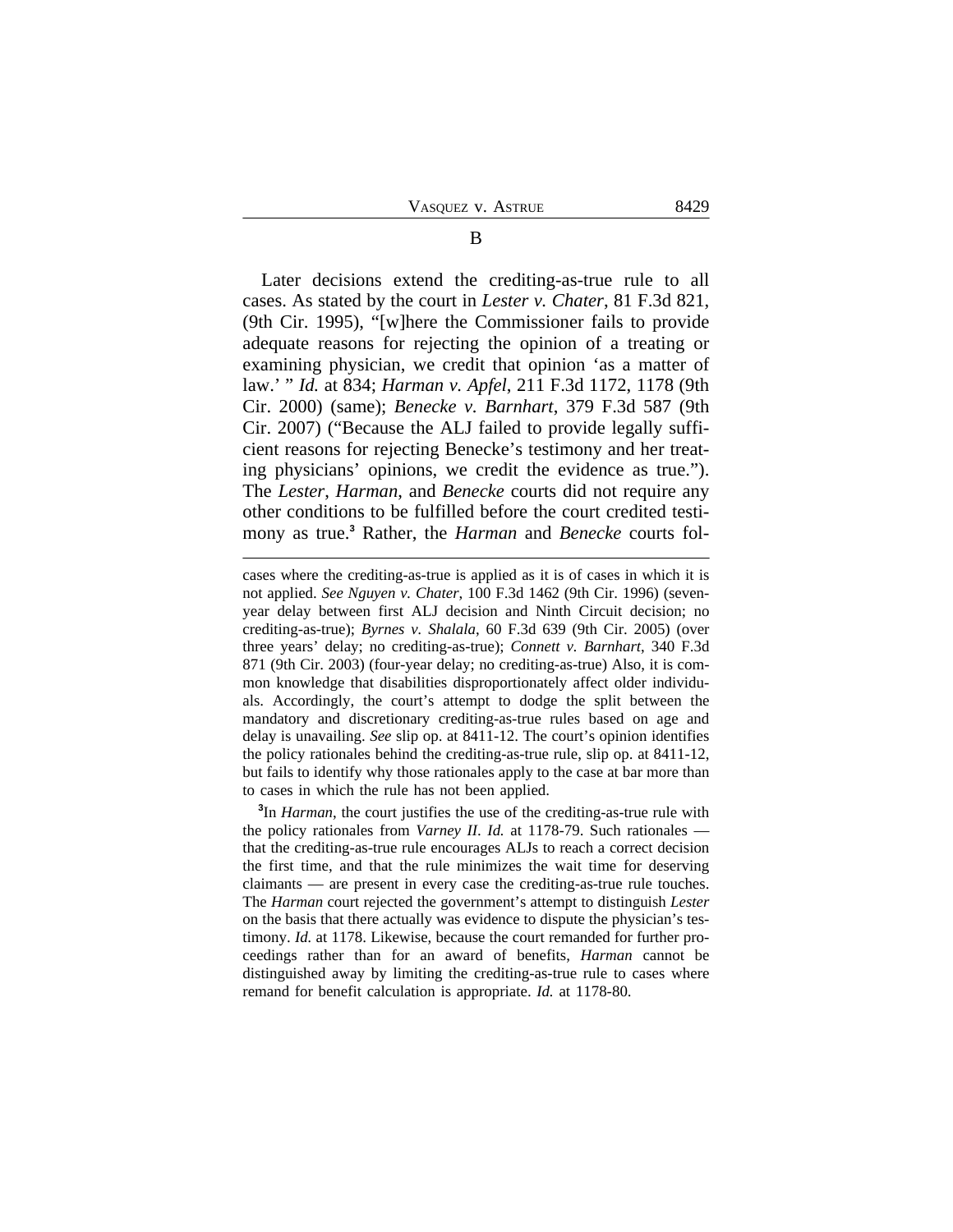lowed the bright-line rule first set forth in *Lester*: that testimony which was improperly rejected will be credited as true as a matter of law.**<sup>4</sup>**

 $\overline{C}$ 

However, at least one other panel has explicitly held that the crediting-as-true rule is not mandatory. *Connett v. Barnhart*, 340 F.3d 871, 876 (9th Cir. 2003) ("[W]e are not convinced that the 'crediting as true' doctrine is mandatory in the Ninth Circuit.") The *Connett* court identifies several cases in which remands were made to allow the ALJ to make specific credibility findings:

In *Dodrill*, for example, our court specifically remanded for the ALJ to "articulat[e] specific findings for rejecting [the claimant's] pain testimony and the testimony of lay witnesses.". In *Nguyen v. Chater*, where the ALJ failed to consider the claimant's testimony with regard to his asthma, our court remanded with the specific proviso that "[i]t is not our intent . . . to preclude the ALJ from reopening the hearing to receive additional evidence," including, presumably, evidence regarding the claimant's

**<sup>4</sup>**The concurrence states that *Harman* is inapplicable because the court held that the claimant was not eligible for her "evidence [to] be credited *and* an immediate award of benefits directed" made under our test in *Smolen v. Charter*, 80 F.3d 1273 (9th Cir. 1996). *Harman*, 211 F.3d at 1178 (emphasis added). The dissent overlooks that the *Harman* court acknowledges the *Lester* rule, in fact stating that the *Smolen* rule is "built upon" it. *Id.* In *Harman*, the evidence before the ALJ, even if believed, was not enough to direct payment of benefits. Instead, the case was remanded for consideration of further evidence that was not before the ALJ but was presented to the Appeals Council. On remand, "the ALJ [might] then consider, the Commissioner then [might] seek to rebut and the VE then [might] answer questions *with respect to the additional evidence.*" *Id.* at 1180. Although admittedly the court could be clearer, it never states that the ALJ may reconsider evidence already presented to the ALJ — evidence which should be credited as true under *Lester*.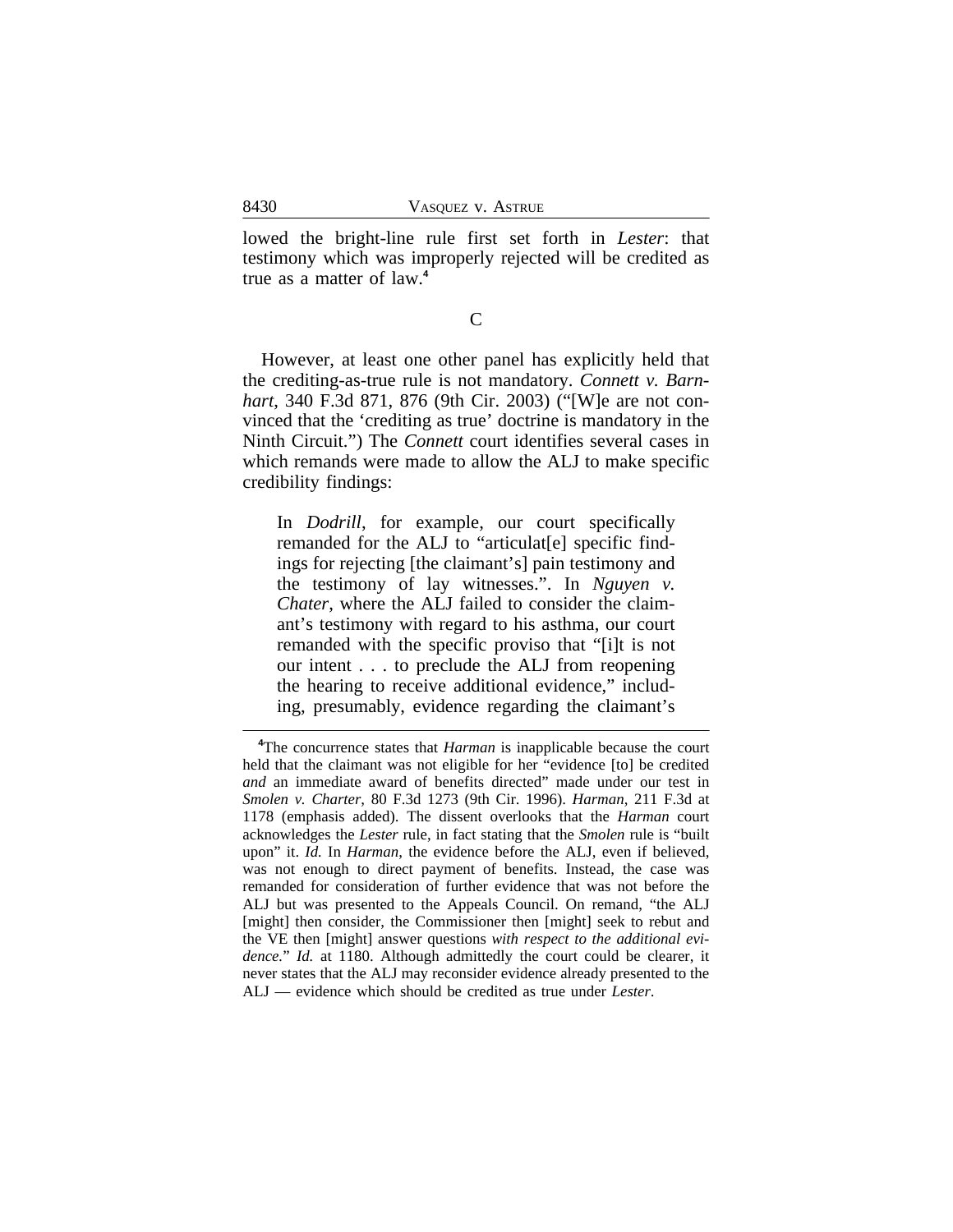VASQUEZ V. ASTRUE 8431

credibility. *See also Byrnes v. Shalala*, 60 F.3d 639, 642 (9th Cir.1995) ("We therefore remand this case to the ALJ for further findings evaluating the credibility of [the claimant's] subjective complaints  $\ldots$  .").

*Id.* (alterations in original).

The *Connett* court concluded that the court has "some flexibility" in applying the crediting-as-true doctrine.**<sup>5</sup>** *Id.* None of the cases cited by the *Connett* court address the crediting-astrue doctrine, however. Furthermore, the court acknowledged the existence of "seemingly compulsory language" in other opinions of this court. *Id.* The *Connett* court decided to remand without crediting-as-true "[b]ecause there are insufficient findings as to whether Connett's testimony should be credited as true." *Id.*

#### D

The *Connett* court argued that "the propriety of remanding for reconsideration of credibility determinations was implicitly approved by our court en banc in *Bunnell v. Sullivan*, 947 F.2d 341, 348 (9th Cir.1991)." *Id.* However, the en banc court never discussed the crediting-as-true rule. Thus, *Bunnell* is not particularly helpful in defining the scope of the rule. Furthermore, the decisions in *Lester*, *Harman*, and *Benecke* all came years after the *Bunnell* decision. While the *Connett* court's view that crediting-as-true is discretionary may draw support from *Bunnell*, it is hardly compelled by the en banc court's reasoning. Accordingly, I do not believe that we can ignore

**<sup>5</sup>**The *Connett* court does not provide guidance on how this "flexibility" is to be employed, other than by explaining that there were "insufficient findings" to justify invoking the crediting-as-true rule. Presumably this does not mean that judges of this court are supposed to make factual findings concerning technical medical matters and without the benefit of being present at a hearing.